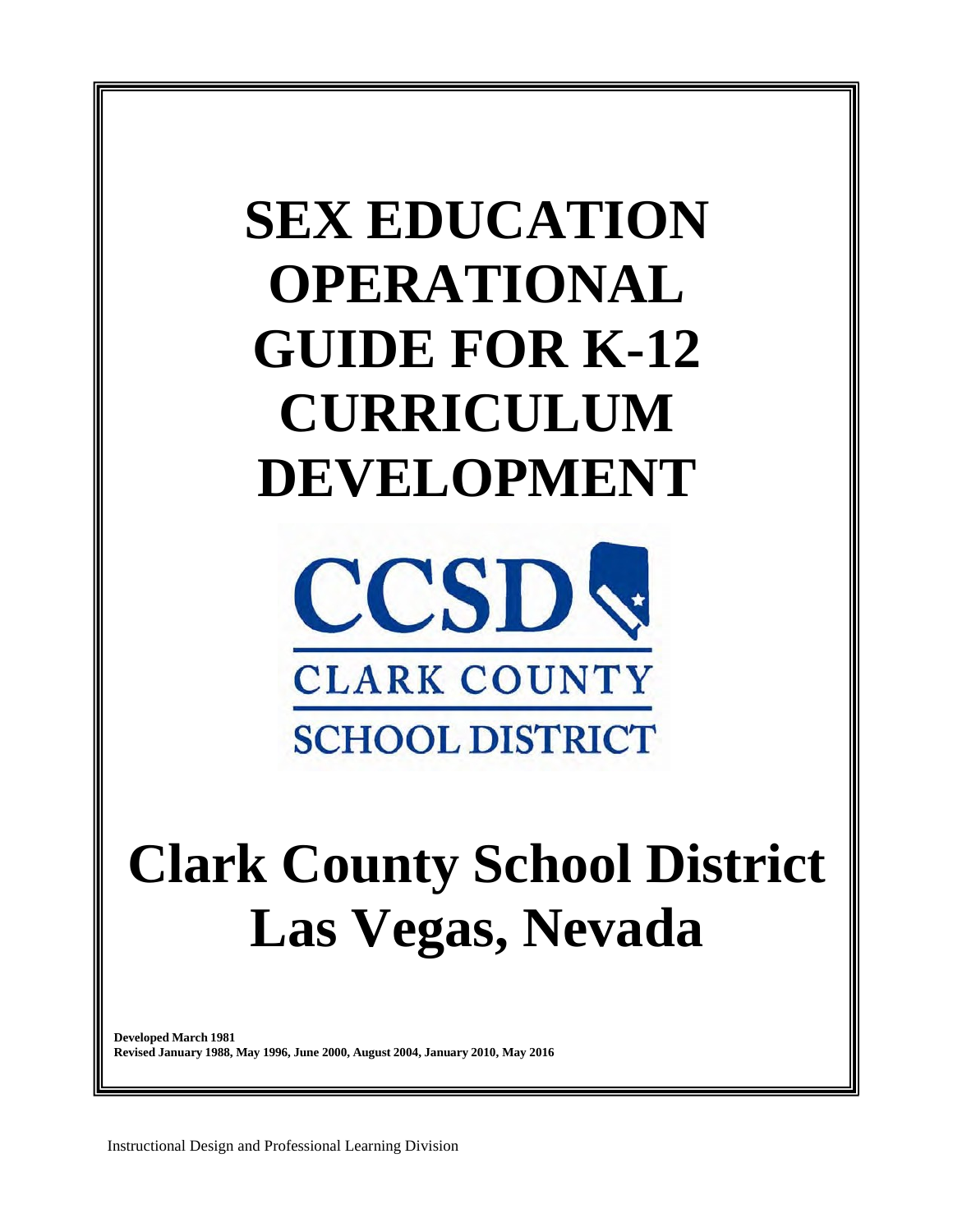# **SEX EDUCATION OPERATIONAL GUIDE FOR K-12 CURRICULUM DEVELOPMENT**



**Board of Trustees Deanna L. Wright, District A Chris Garvey, District B Linda E. Young, District C Kevin L. Child, District D Patrice Tew, District E Carolyn J. Edwards, District F Erin E. Cranor, District G**

**Superintendent of Schools Mr. Pat Skorkowsky**

**Instructional Design and Professional Learning Division Dr. Danielle Miller, Assistant Superintendent Roger West, Director of K–12 Humanities Shannon LaNeve, Coordinator of K–12 Health, Physical Education, and Driver Education**

> **Clark County School District (CCSD) Instructional Design and Professional Learning Division (IDPLD) 3950 S. Pecos-McLeod Las Vegas, NV 89121**

Instructional Design and Professional Learning Division Page **0** of **21**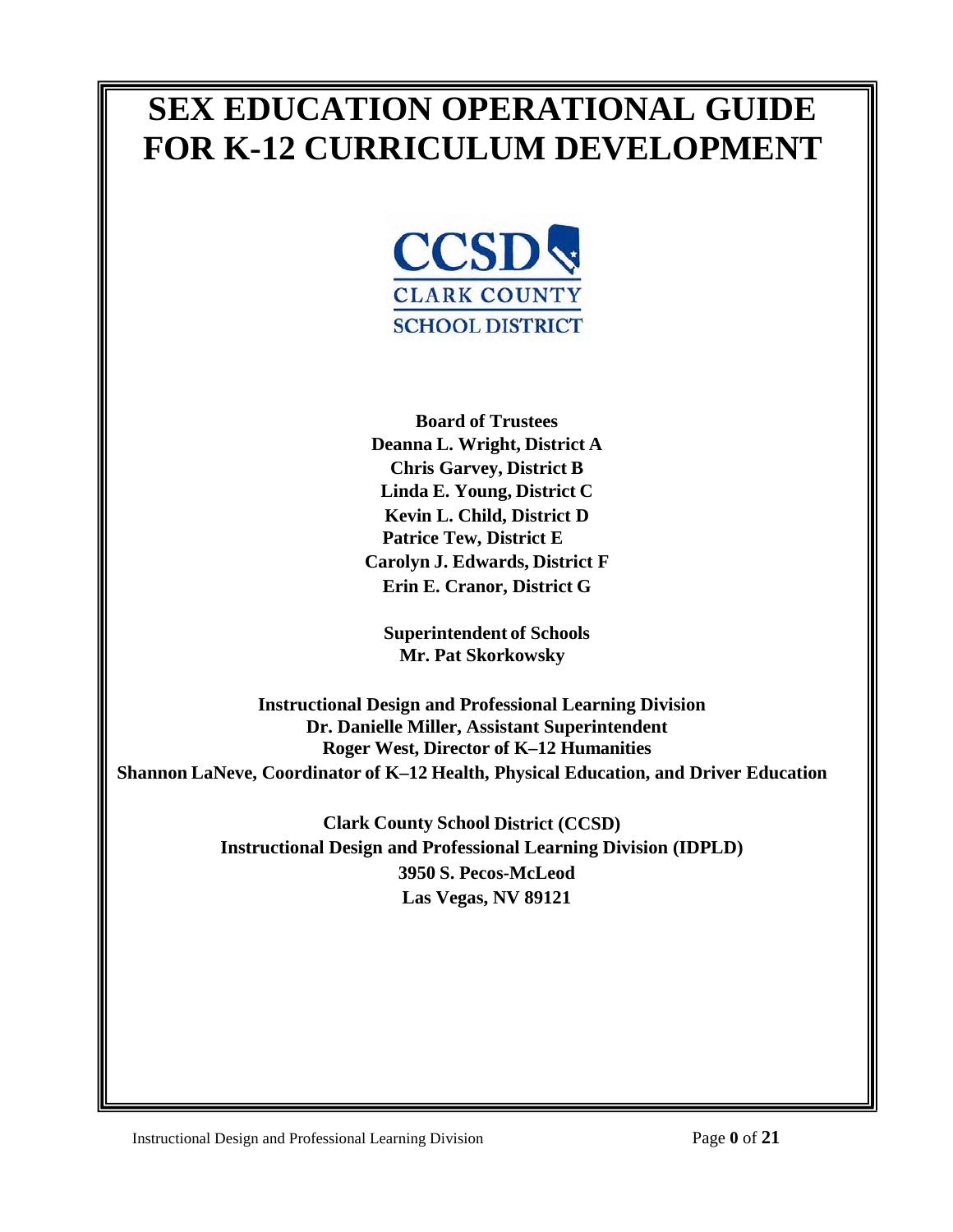# **Table of Contents**

| Appendix $B - CCSD$ Regulation 6123.                               |  |
|--------------------------------------------------------------------|--|
|                                                                    |  |
| Appendix D – Nevada Administrative Code 441A.245 Reporting a       |  |
|                                                                    |  |
|                                                                    |  |
|                                                                    |  |
| Appendix G – Secondary Parent/Guardian Permission Form, Spanish 17 |  |
|                                                                    |  |
|                                                                    |  |
| Appendix J – Sex Education Frequently Asked Questions, English20   |  |
|                                                                    |  |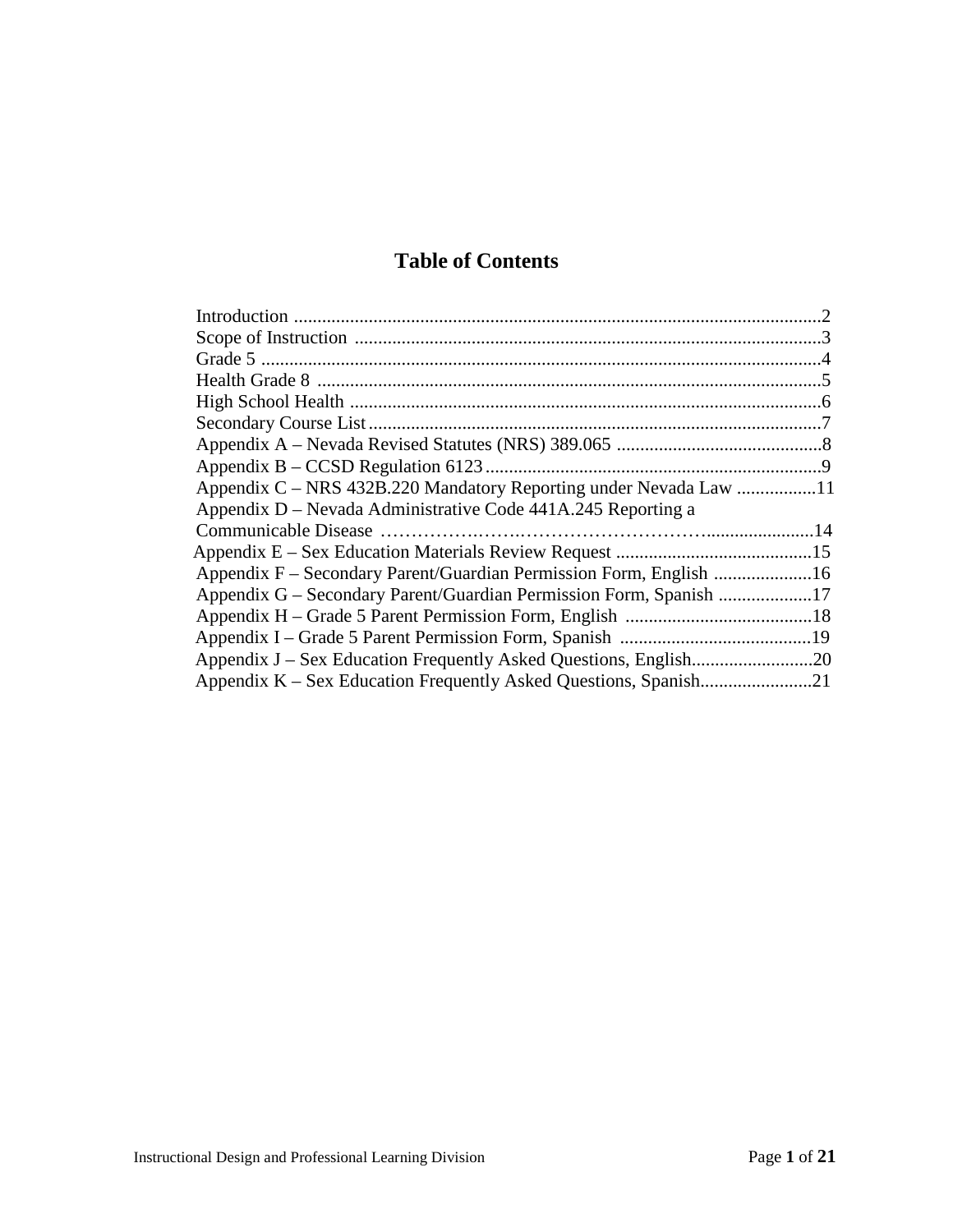# **CLARK COUNTY SCHOOL DISTRICT SEX EDUCATION OPERATIONAL GUIDE FOR K-12 CURRICULUM DEVELOPMENT**

## **INTRODUCTION**

*The Sex Education Operational Guide for K-12 Curriculum Development* was developed within the context of Nevada Revised Statutes (NRS) 389.065 and Clark County School District (CCSD) Regulation 6123. NRS 389.065 authorizes the establishment of units of instruction on the human reproductive system, related communicable diseases, sexual responsibility, and Acquired Immune Deficiency Syndrome (AIDS). This document provides the appropriate scope of instruction on growth and development for fifth grade and sex education for eighth grade and high school. In addition, other courses that contain units of instruction on these concepts (aligned to the Nevada Academic Content Standards for Health Education and CCSD curriculum documents) are identified in this guide.

Sex education instruction in CCSD is abstinence based. Abstinence-based sex education teaches that abstinence is the only 100 percent effective method for avoiding sexually transmitted infections (STIs) and unintended pregnancy. Abstinence-based sex education includes medically accurate, factual instruction on contraception such as types, functions, and effectiveness of contraceptive methods.

The goal of sex education in CCSD is to provide students with accurate information about the human body and reproduction and an understanding of themselves in relationship to responsible decision making. This information is presented in a medically accurate, unbiased manner at the students' appropriate maturation levels. See Appendix A for NRS 389.065 and Appendix B for CCSD Regulation 6123.

A positive learning environment in which all students feel socially, emotionally, and physically safe will be provided. Sometimes a student may disclose information that would lead a CCSD employee to believe or have a reasonable cause to believe that child abuse or neglect has occurred. See Appendix C for NRS 432B.220. If a student discloses that they believe they have a communicable disease, a CCSD employee must report this information. See Appendix D for NAC 441A.245.

The effectiveness of sex education classroom instruction depends upon the quality of the teacher. The subject matter requires sensitivity to the needs of both students and the community. Because of the wide diversity of ethnic, religious, and cultural differences in the community, sex education instruction in CCSD requires factual instruction and sensitive treatment. This promotes CCSD Board of Trustees Governance Policy EL-03: *Treatment of Students and Their Families.* Responsibly trained teachers and nurses along with carefully selected materials are imperative to the success of instruction. School nurses and counselors can also provide additional information for students at any grade level when students have individual or personal questions.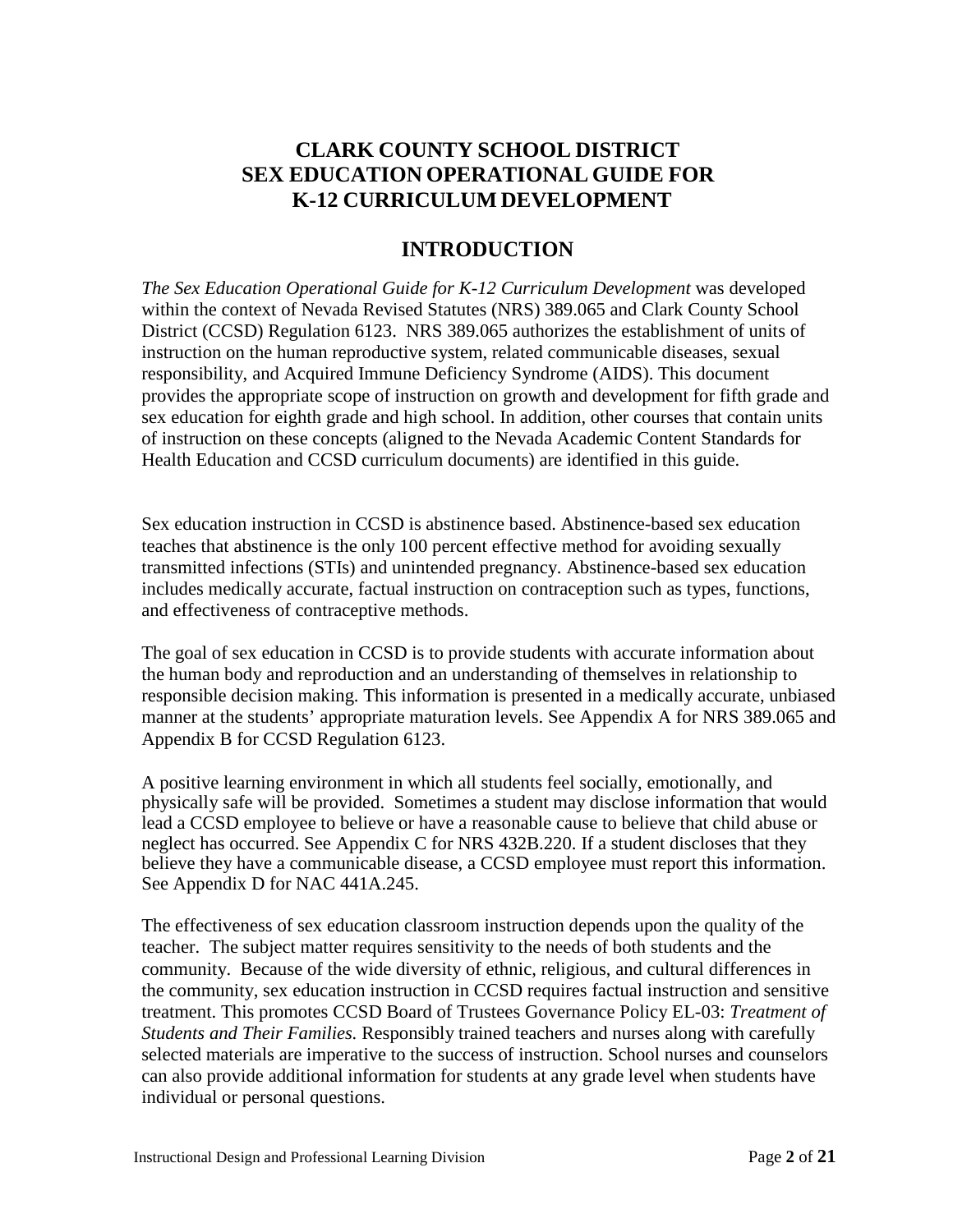# **SCOPE OF INSTRUCTION**

The following sections outline the appropriate scope for growth and development instruction for all fifth grade students and sex education for all eighth grade and high school students aligned with health courses in the Clark County School District. At the elementary level, the *Fifth Grade Human Growth and Development Unit of Instruction*  may be taught by the school nurse or a teacher designated by the school site administrator**.** Sex education in Health 8 in middle school and Health Education in high school may only be taught by teachers who hold a secondary license with the proper qualifying endorsement (Health Education, School Nurse, Physical Education & Health, and Health Occupations)**.**

Other courses may contain content or topics related to NRS 389.065 or CCSD Regulation 6123. These courses are listed on page seven of this guide. Units of instruction on these topics may only be taught by teachers who hold a secondary license with the proper qualifying endorsement to teach these specific courses. Teachers with these endorsements have been approved by the Board of School Trustees as long as the unit of instruction is found in the corresponding CCSD curriculum document which is based on the Nevada Academic Content Standards for Health Education.

Adopted CCSD standards-based curriculum documents are utilized when teaching the human reproductive system, related communicable diseases, sexual responsibility, and Acquired Immune Deficiency Syndrome (AIDS) per NRS 389.065. Parental permission must be obtained before teaching these concepts, and materials must be made available for parent review per CCSD Regulation 6123 (see Appendix B). Sample parent/guardian permission letters, by grade level, are available in Appendixes F, G, H, and I.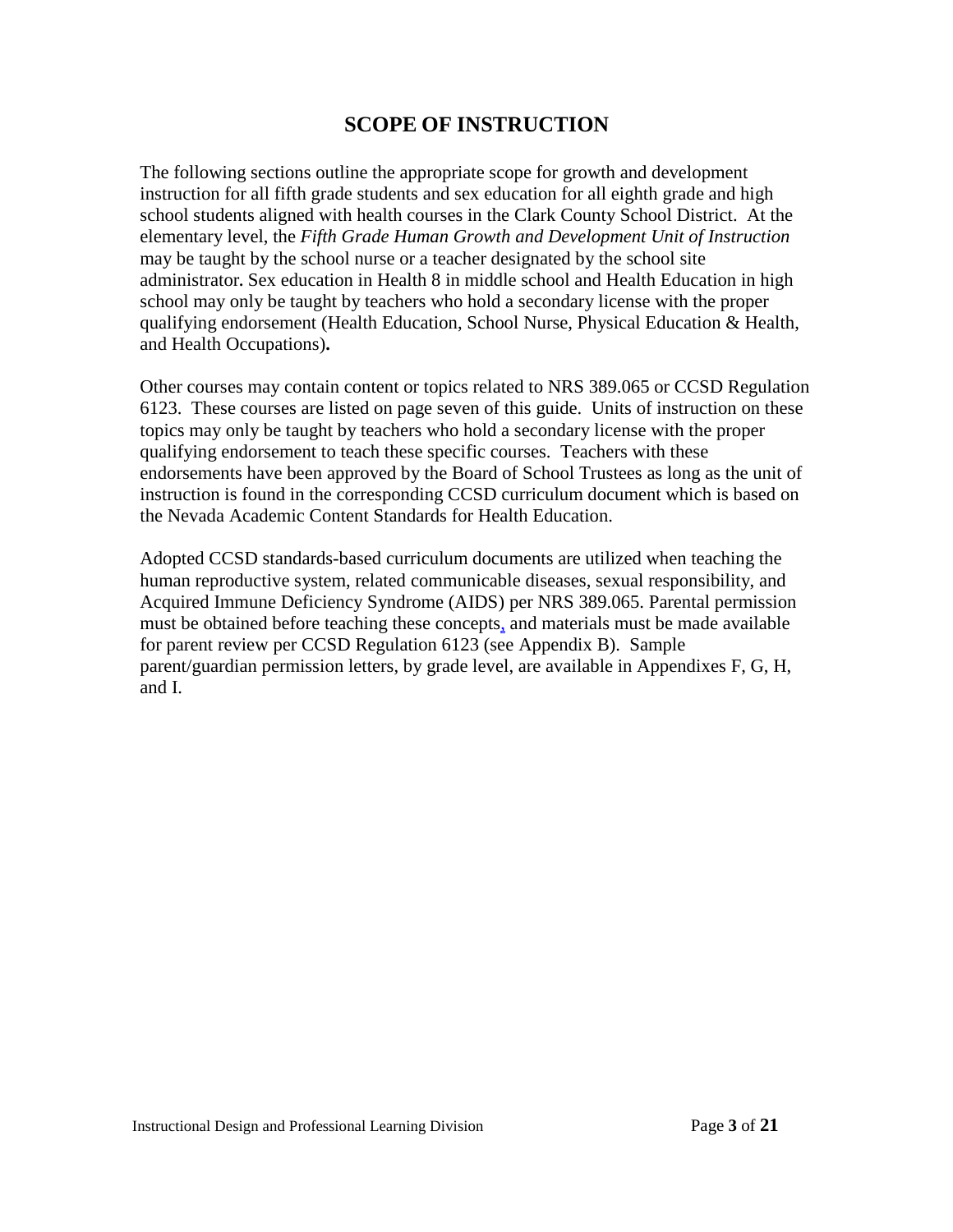|                                                  | <b>GRADE FIVE</b>                                                                                                                                                                                                                                                                                                                                                                                                                                                                 |
|--------------------------------------------------|-----------------------------------------------------------------------------------------------------------------------------------------------------------------------------------------------------------------------------------------------------------------------------------------------------------------------------------------------------------------------------------------------------------------------------------------------------------------------------------|
| <b>TOPICS</b>                                    | <b>OBJECTIVES</b>                                                                                                                                                                                                                                                                                                                                                                                                                                                                 |
| Human Reproductive<br>System                     | Develop an understanding of the structure and function of<br>$\bullet$<br>the male and female reproductive system.<br>Develop vocabulary which permits a dignified discussion of<br>body parts and processes.<br>Develop an understanding of the body changes that occur in<br>the male and female during puberty.<br>Recognize the emotional changes which accompany<br>physical changes during puberty.<br>Understand the importance of good personal hygiene and<br>body care. |
| AIDS and Related<br><b>Communicable Diseases</b> | Discuss how Human Immunodeficiency Virus (HIV) is<br>$\bullet$<br>transmitted.<br>Describe the effects of HIV/AIDS on the immune system.                                                                                                                                                                                                                                                                                                                                          |
| Sexual Responsibility                            | Develop an understanding of the important decisions boys<br>$\bullet$<br>and girls make which will affect their lives.<br>Develop the awareness for individuals to take personal<br>responsibility of their actions.<br>Develop an understanding that positive and open<br>communication with parents/guardians is important.                                                                                                                                                     |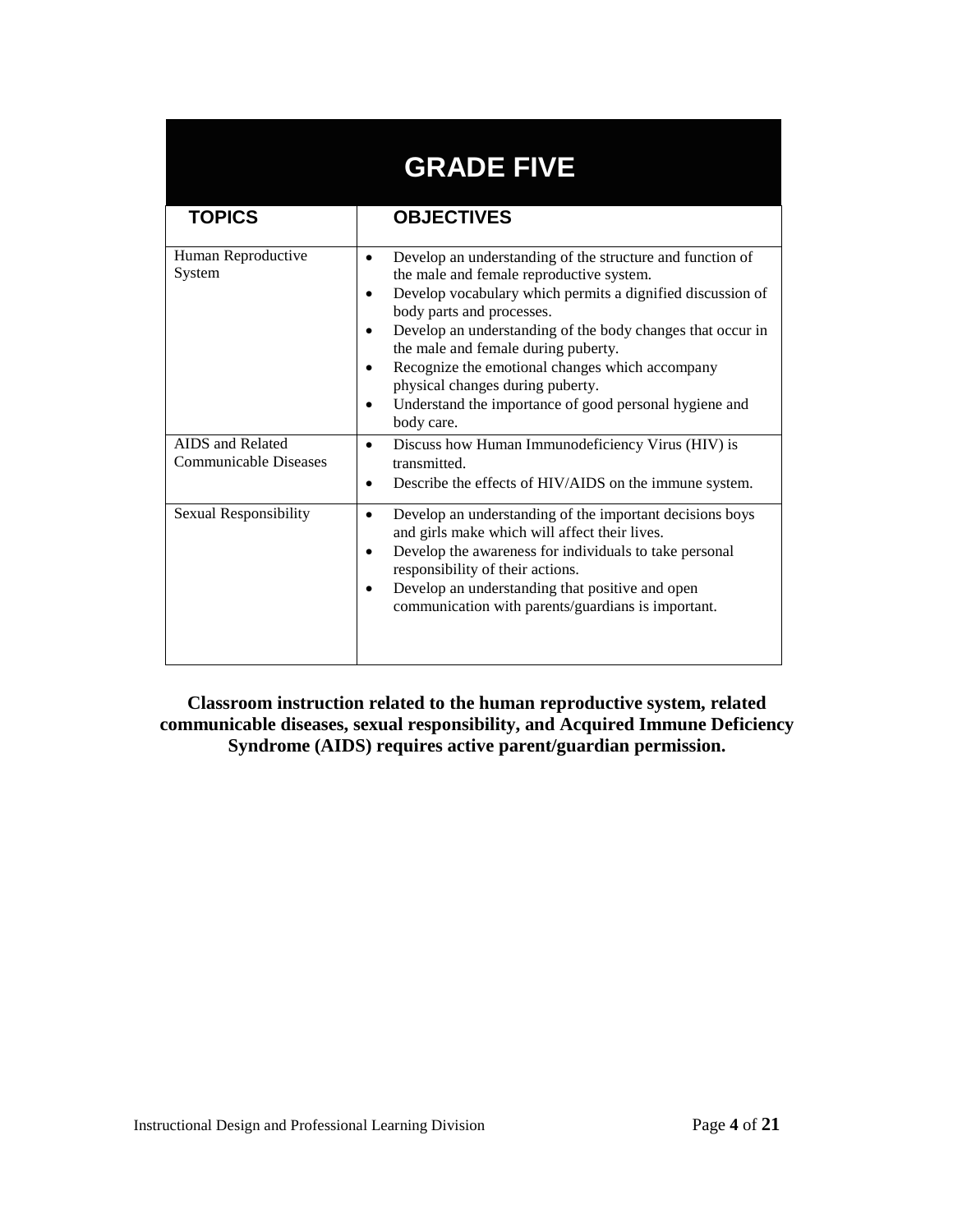|                                                     | <b>HEALTH GRADE 8</b>                                                                                                                                                                                                                                                                                                                                                                                                                                                                                                                                                                                                                                                                                                                                                                                                                                                                                                                                                                                                                                                                                                                                                                                                                                                                                                                                                                                                                                                                                                                                                                                                                                                                                                                                                                                                                                                            |
|-----------------------------------------------------|----------------------------------------------------------------------------------------------------------------------------------------------------------------------------------------------------------------------------------------------------------------------------------------------------------------------------------------------------------------------------------------------------------------------------------------------------------------------------------------------------------------------------------------------------------------------------------------------------------------------------------------------------------------------------------------------------------------------------------------------------------------------------------------------------------------------------------------------------------------------------------------------------------------------------------------------------------------------------------------------------------------------------------------------------------------------------------------------------------------------------------------------------------------------------------------------------------------------------------------------------------------------------------------------------------------------------------------------------------------------------------------------------------------------------------------------------------------------------------------------------------------------------------------------------------------------------------------------------------------------------------------------------------------------------------------------------------------------------------------------------------------------------------------------------------------------------------------------------------------------------------|
| <b>TOPICS</b>                                       | <b>OBJECTIVES</b>                                                                                                                                                                                                                                                                                                                                                                                                                                                                                                                                                                                                                                                                                                                                                                                                                                                                                                                                                                                                                                                                                                                                                                                                                                                                                                                                                                                                                                                                                                                                                                                                                                                                                                                                                                                                                                                                |
| Human<br>Reproductive<br>System                     | Recognize the structures and functions of the male and female reproductive system.<br>$\bullet$<br>Use correct anatomical terms for the reproductive systems.<br>$\bullet$<br>Recognize the physical changes which occur during adolescence.<br>$\bullet$<br>Describe mental, emotional, and social changes related to puberty.<br>$\bullet$<br>Describe the process of fertilization.<br>$\bullet$<br>List the signs and stages of pregnancy.<br>Explain the importance of seeking advice from a trusted adult or medical professional when<br>$\bullet$<br>concerned about problems related to the reproductive system.<br>Explain the physical, social, and emotional changes that parents experience during pregnancy.<br>٠                                                                                                                                                                                                                                                                                                                                                                                                                                                                                                                                                                                                                                                                                                                                                                                                                                                                                                                                                                                                                                                                                                                                                  |
| AIDS and Related<br>Communicable<br><b>Diseases</b> | Describe how sexually transmitted infections are acquired.<br>$\bullet$<br>Describe the signs, symptoms, and prevention of various sexually transmitted infections.<br>٠<br>Explain that some sexually transmitted infections are curable and some are incurable.<br>٠<br>Define HIV and AIDS.<br>٠<br>Recognize HIV is not transmitted by casual contact.<br>٠<br>Describe ways to reduce the risk of HIV and other sexually transmitted diseases.                                                                                                                                                                                                                                                                                                                                                                                                                                                                                                                                                                                                                                                                                                                                                                                                                                                                                                                                                                                                                                                                                                                                                                                                                                                                                                                                                                                                                              |
| Sexual<br>Responsibility                            | Maintain positive and open communication with parents/guardians.<br>$\bullet$<br>Define sexual activity.<br>$\bullet$<br>Identify sources of influence related to sexual activity.<br>$\bullet$<br>List physical, and emotional, and social consequences of sexual activity.<br>٠<br>Define healthy peer relationships.<br>٠<br>Evaluate influences on relationships.<br>Compare healthy versus unhealthy dating relationships.<br>٠<br>Apply conflict management techniques.<br>٠<br>Understand family relationships.<br>$\bullet$<br>Define abstinence.<br>$\bullet$<br>List the physical, emotional, and social benefits of abstinence.<br>Practice refusal skills strategies to reinforce the decision to remain abstinent.<br>Define contraceptives.<br>٠<br>Compare the benefits of abstinence to the effectiveness of common contraceptive methods.<br>Explore the positive and negative implications regarding the use of various contraceptive methods.<br>Discuss with parent/guardian how to obtain contraceptive methods based.<br>Discuss resources where contraceptive methods can be obtained.<br>$\bullet$<br>Discuss the role of abstinence in preventing pregnancy and sexually transmitted infections.<br>٠<br>Discuss the importance of early prenatal care.<br>$\bullet$<br>Identify various substances that may be harmful to the mother and developing fetus.<br>$\bullet$<br>Understand the causes of fetal alcohol syndrome.<br>$\bullet$<br>Explain the physical, emotional, and social implications of a teenage pregnancy.<br>$\bullet$<br>Determine the various responsibilities involved in parenting.<br>$\bullet$<br>Develop personal limits in order to protect oneself from dangerous situations.<br>$\bullet$<br>Understand statutory rape pursuant to Nevada law.<br>$\bullet$<br>Define age of consent pursuant to Nevada law.<br>$\bullet$ |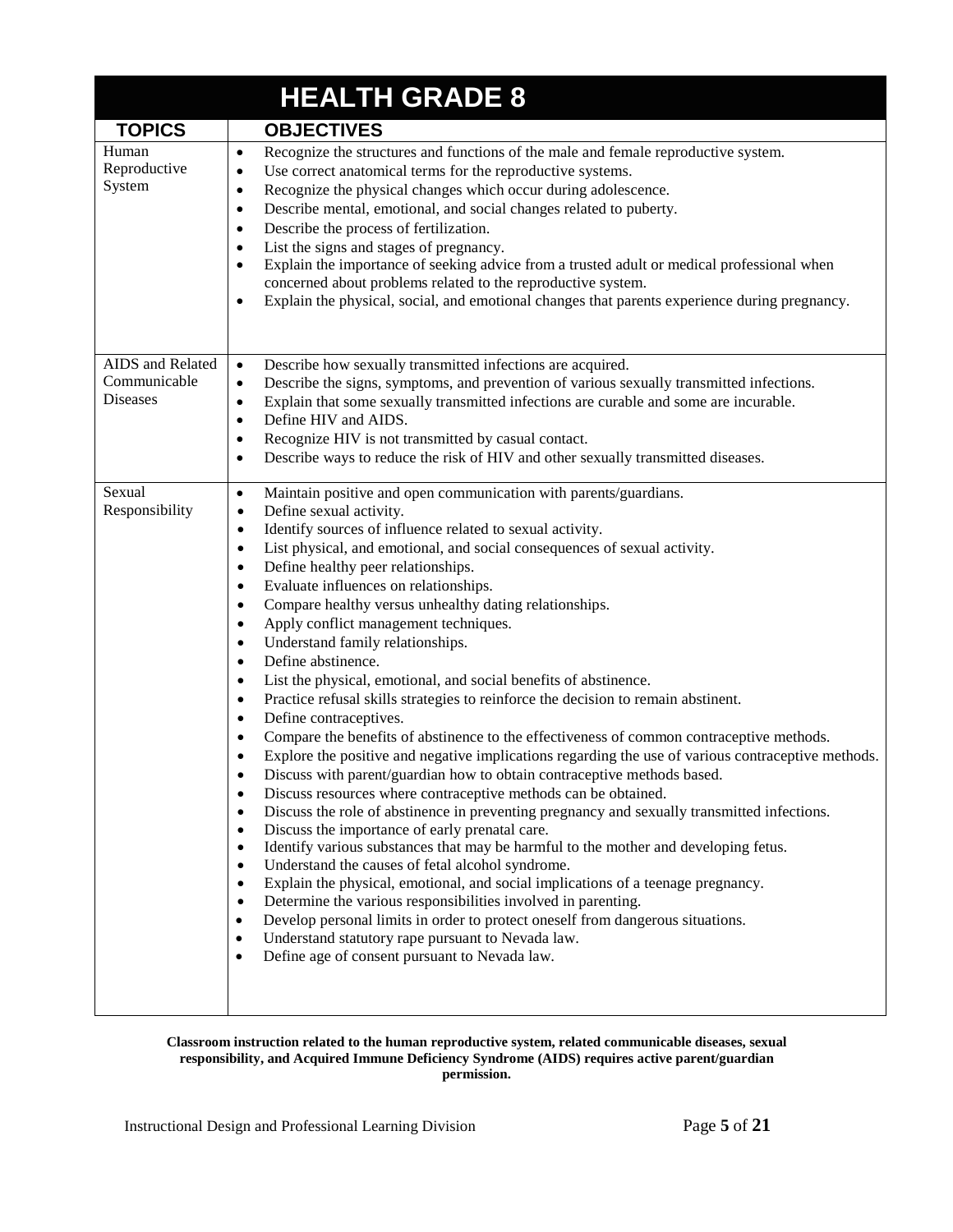|                                                        | <b>HIGH SCHOOL HEALTH</b>                                                                                                                                                                                                                                                                                                                                                                                                                                                                                                                                                                                                                                                                                                                                                                                                                                                                                                                                                                                                                                                                                                                                                                                                                                                                                                                                                                                                                                                                                                                                                                                    |
|--------------------------------------------------------|--------------------------------------------------------------------------------------------------------------------------------------------------------------------------------------------------------------------------------------------------------------------------------------------------------------------------------------------------------------------------------------------------------------------------------------------------------------------------------------------------------------------------------------------------------------------------------------------------------------------------------------------------------------------------------------------------------------------------------------------------------------------------------------------------------------------------------------------------------------------------------------------------------------------------------------------------------------------------------------------------------------------------------------------------------------------------------------------------------------------------------------------------------------------------------------------------------------------------------------------------------------------------------------------------------------------------------------------------------------------------------------------------------------------------------------------------------------------------------------------------------------------------------------------------------------------------------------------------------------|
| <b>TOPICS</b>                                          | <b>OBJECTIVES</b>                                                                                                                                                                                                                                                                                                                                                                                                                                                                                                                                                                                                                                                                                                                                                                                                                                                                                                                                                                                                                                                                                                                                                                                                                                                                                                                                                                                                                                                                                                                                                                                            |
| Human<br>Reproductive<br>System                        | Examine the structures and functions of the endocrine system.<br>$\bullet$<br>Review the structures and functions of the male and female reproductive system.<br>$\bullet$<br>Use correct anatomical terms.<br>$\bullet$<br>Understand the importance of self-examination in order to maintain reproductive health.<br>$\bullet$<br>Explain the importance of seeking advice from a trusted adult or medical professional when<br>$\bullet$<br>concerned about problems related to the reproductive system.<br>Recognize the early signs of pregnancy.<br>$\bullet$<br>Identify physical and emotional changes a woman goes through during her pregnancy.<br>$\bullet$<br>Describe health risks involved in teenage pregnancies.<br>$\bullet$<br>Differentiate between a zygote, embryo, and fetus.<br>$\bullet$<br>Identify substances known to cause problems for a developing fetus.<br>$\bullet$<br>Describe common birth defects.<br>$\bullet$<br>Identify the stages of labor.<br>$\bullet$                                                                                                                                                                                                                                                                                                                                                                                                                                                                                                                                                                                                            |
| AIDS and<br>Related<br>Communicable<br><b>Diseases</b> | Classify the most common types of sexually transmitted infections according to symptoms and<br>$\bullet$<br>causative agents.<br>Explain the harmful effects of the most common types of sexually transmitted infections.<br>٠<br>Describe the treatment of the most common types of sexually transmitted infections.<br>$\bullet$<br>Differentiate between HIV and AIDS.<br>$\bullet$<br>Describe how HIV/AIDS affects the body.<br>٠<br>Discuss ways to prevent the spread of HIV and sexually transmitted infections.<br>$\bullet$                                                                                                                                                                                                                                                                                                                                                                                                                                                                                                                                                                                                                                                                                                                                                                                                                                                                                                                                                                                                                                                                        |
| Sexual<br>Responsibility                               | Maintain a positive and open communication with parents/guardians.<br>$\bullet$<br>Explain the types and functions of contraceptive methods.<br>$\bullet$<br>Analyze the effectiveness of contraceptive methods.<br>$\bullet$<br>Explore the positive and negative implications regarding the use of various contraceptive methods.<br>$\bullet$<br>Discuss with parent/guardian how to obtain contraceptive methods.<br>$\bullet$<br>Discuss resources where contraceptive methods can be obtained.<br>$\bullet$<br>Discuss the physical and emotional consequences of sexual activity.<br>Gain knowledge of the health resources available in the community.<br>Describe how healthy relationships develop over time.<br>$\bullet$<br>Comprehend the definition of sexual activity.<br>٠<br>Describe the benefits of abstaining from sexual activity.<br>٠<br>Describe the importance of maintaining self-control in order to attain long-term goals.<br>٠<br>Practice refusal skills strategies to reinforce the decision to remain abstinent.<br>٠<br>Identify the impact teenage pregnancy has on the physical, mental, and emotional well-being of<br>٠<br>teenage parents.<br>Describe the components of appropriate prenatal health care.<br>٠<br>Simulate parental responsibility for care of children and financial obligations towards a family.<br>٠<br>Develop personal limits in order to protect oneself from dangerous situations.<br>٠<br>Understand statutory rape pursuant to Nevada law.<br>Analyze the consequences of violating the age of consent in accordance with Nevada law.<br>٠ |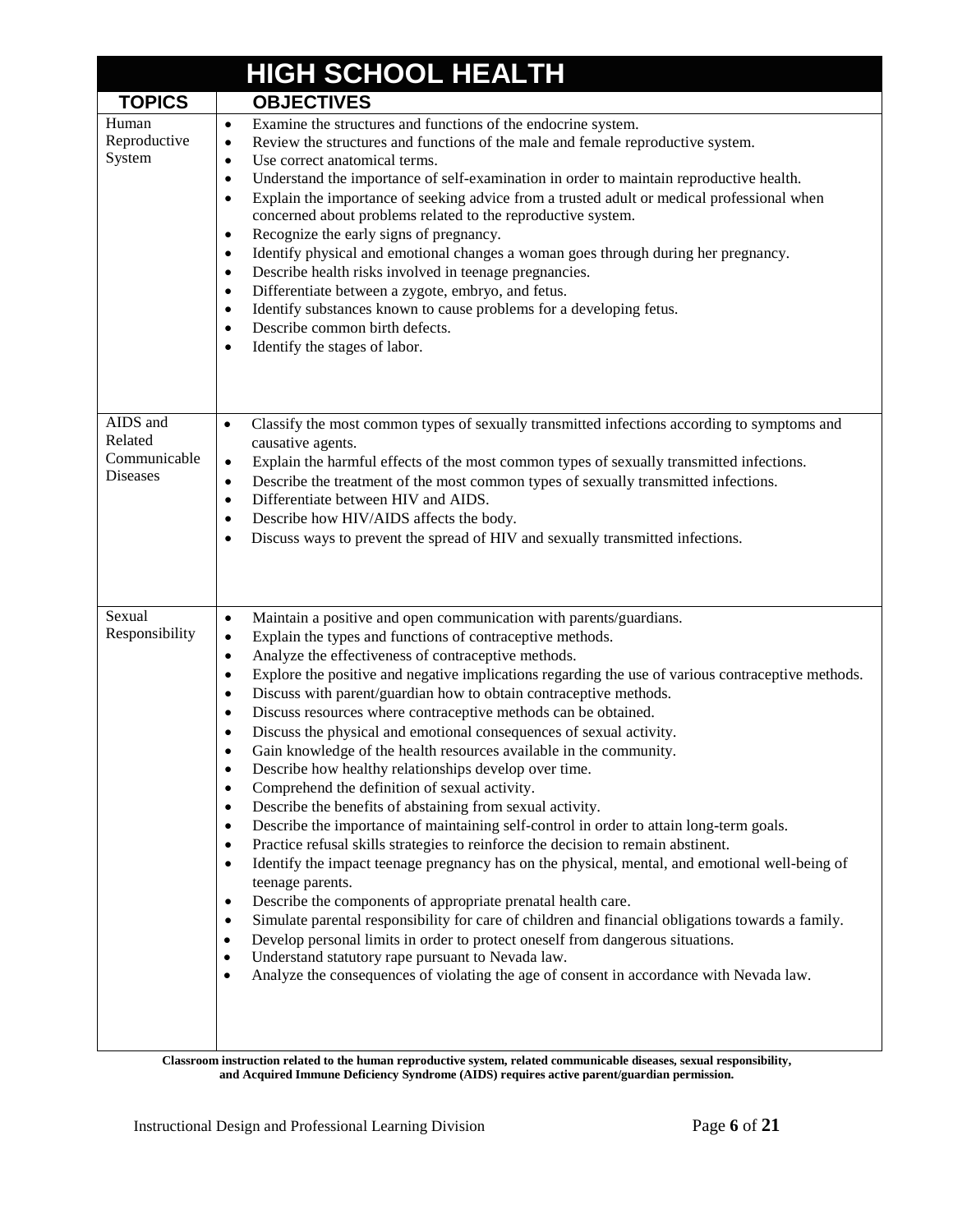## **SECONDARY COURSE LIST**

**The secondary courses listed below include units of instruction specified in curriculum documents that align to NRS 389.065 and CCSD Regulation 6123. These courses may only be taught by teachers who hold a secondary license with the proper qualifying endorsement. Only these teachers have been approved by the Board of School Trustees to teach the human reproductive system, related communicable diseases, sexual responsibility, and Acquired Immune Deficiency Syndrome (AIDS).**

| <b>COURSE NAME</b>                     | <b>INFINITE CAMPUS</b> |  |
|----------------------------------------|------------------------|--|
|                                        | <b>NUMBER</b>          |  |
| Principles of Anatomy and Physiology H | 34504                  |  |
| <b>AP Biology</b>                      | 30602                  |  |
| <b>Biology</b>                         | 3010                   |  |
| <b>Biology Honors</b>                  | 30104                  |  |
| Principles of Epidemiology H           | 34954                  |  |
| Personal Health                        | 7810                   |  |
| <b>SITE SPECIFIC COURSES</b>           | <b>INFINITE CAMPUS</b> |  |
|                                        | <b>NUMBER</b>          |  |
| Advanced Anatomy and Physiology H      | 34604                  |  |
| <b>Biology I H AMSAT</b>               | 30702                  |  |
| <b>Biology II IB</b>                   | 30403                  |  |
| <b>Biology III IB</b>                  | 30503                  |  |
| <b>Emergency Medical Technician</b>    | 6427                   |  |
| <b>Health Science I</b>                | 6601                   |  |
| Health Science II                      | 6604                   |  |
| <b>Human Diseases</b>                  | 6643                   |  |
| <b>Medical Assisting</b>               | 6708                   |  |
| MYP Biology I H                        | 30304                  |  |
| <b>Nursing Assistant</b>               | 6717                   |  |
| Sports Medicine I                      | 6816                   |  |
| <b>Sports Medicine II</b>              | 6819                   |  |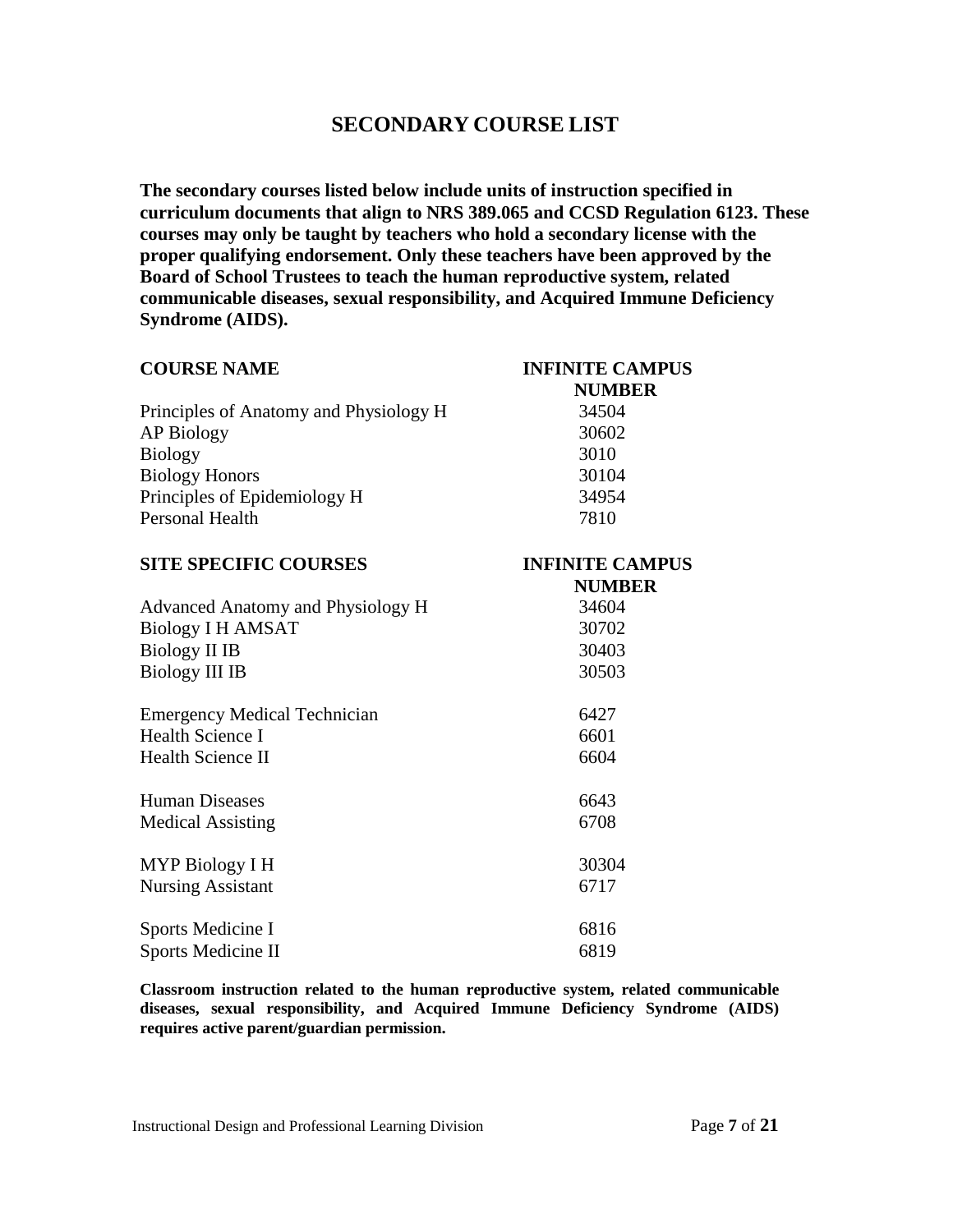# **Appendix A**

# **NRS 389.065**

#### **NRS 389.065 Instruction on acquired immune deficiency syndrome, human reproductive system, related communicable diseases, and sexual responsibility.**

- 1. The board of trustees of a school district shall establish a course or unit of a course of:
	- (a) Factual instruction concerning acquired immune deficiency syndrome; and
	- (b) Instruction on the human reproductive system, related communicable diseases and sexual responsibility.
- 2. Each board of trustees shall appoint an advisory committee consisting of:
	- (a) Five parents of children who attend schools in the district; and
	- (b) Four representatives, one from each of four of the following professions or occupations:
		- (1) Medicine or nursing;
		- (2) Counseling;
		- (3) Religion;
		- (4) Pupils who attend schools in the district; or
		- (5) Teaching.

This committee shall advise the district concerning the content of and materials to be used in a course of instruction established pursuant to this section, and the recommended ages of the pupils to whom the course is offered. The final decision

- 3. The subjects of the courses may be taught only by a teacher or school nurse whose qualifications have been previously approved by the board of trustees.
- 4. The parent or guardian of each pupil to whom a course is offered must first be furnished written notice that the course will be offered. The notice must be given in the usual manner used by the local district to transmit written material to parents, and must contain a form for the signature of the parent or guardian of the pupil consenting to his attendance. Upon receipt of the written consent of the parent or guardian, the pupil may attend the course. If the written consent of the parent or guardian is not received, he must be excused from such attendance without any penalty as to credits or academic standing. Any course offered pursuant to this section is not a requirement for graduation.
- 5. All instructional materials to be used in a course must be available for inspection by parents or guardians of pupils at reasonable times and locations before the course is taught, and appropriate written notice of the availability of the material must be furnished to all parents and guardians. (Added to NRS by 1979, 836; A 1987, 1734)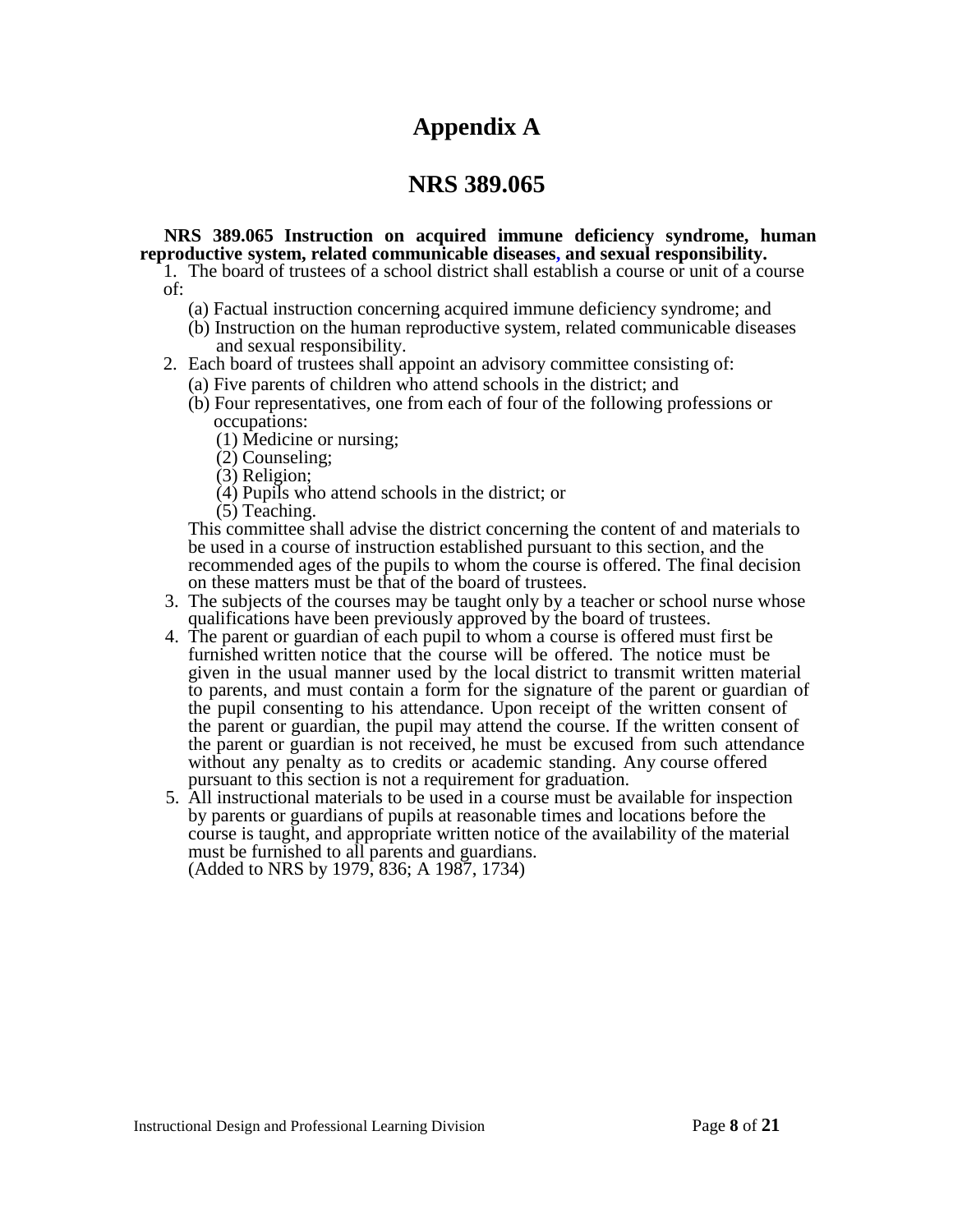# **Appendix B**

#### CLARK COUNTY SCHOOL DISTRICT REGULATION 6123 INSTRUCTION IN THE HUMAN REPRODUCTIVE SYSTEM, RELATED COMMUNICABLE DISEASES, SEXUAL RESPONSIBILITY, AND ACQUIRED IMMUNE DEFICIENCY SYNDROME (AIDS).

- I. The Board of School Trustees authorizes the establishment of units of instruction on the human reproductive system, related communicable diseases, sexual responsibility, and Acquired Immune Deficiency Syndrome.
	- A. Recognizing the sensitive nature of this area of instruction, the Board shall appoint an advisory committee consisting of:
		- 1. Five parents of children who attend schools in the Clark County School District.
		- 2. Four representatives, one from each of four of the following professions or occupations:
			- a. Medicine or nursing.
			- b. Counseling.
			- c. Religion.
			- d. Pupils who attend school in the district, or
			- e. Teaching.
		- 3. A male and female student will be appointed as non-voting members to serve as a resource to the committee.
	- B. This committee shall advise the Superintendent, who shall advise the Board concerning the content of and materials to be used in the units of instruction and the recommended grade levels for which the instruction is offered. The final decision on these matters will be made by the Board.
	- C. The concepts and topics for each grade or course are contained in the district's Sex Education Operational Guide for K-12 Curriculum Development. Teaching units will be prepared and instruction will be based within specific guidelines contained in this document.
	- D. All instructional materials used in classroom presentations must be reviewed by the Sex Education Advisory Committee and approved by the Superintendent, and then presented to the Board for approval. New materials or those not previously approved may be submitted to the Instructional Division for appropriate action.
	- E. The subjects of the units of instruction may be taught only by a teacher or school nurse whose qualifications have been previously approved by the Superintendent and the Board.
	- F. The parent or guardian of each student to whom the units of instruction are offered must first be furnished written notice that the instruction will be offered. The notice must be given in the usual manner used by the district to transmit written material to parents and must contain a form for the signature of the parent or guardian of the student consenting to the student's attendance. Upon receipt of the written consent of the parent or guardian, the student may attend the instruction. Any student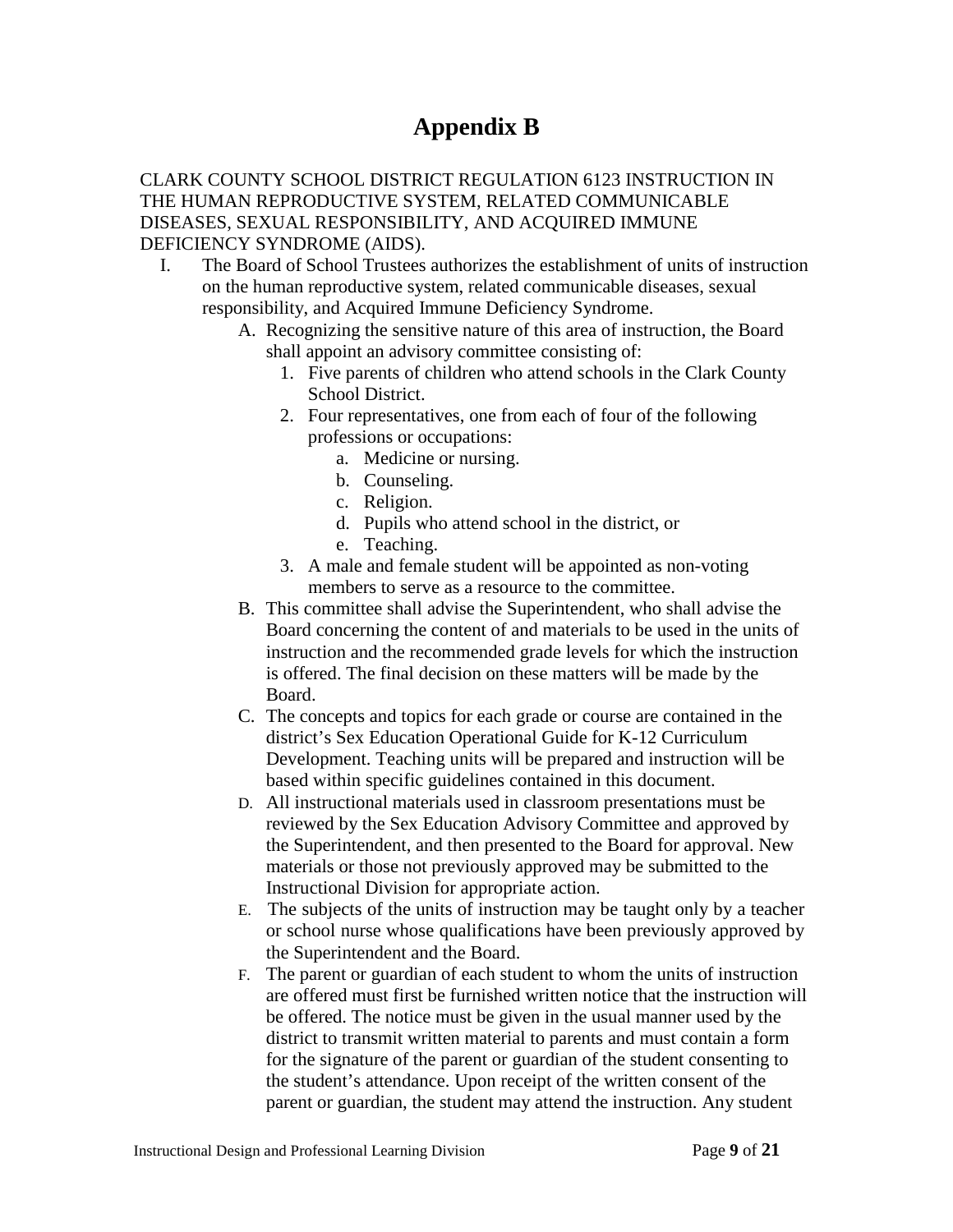who does not have written consent must be excused from such attendance without any penalty as to credits or academic standing.

G. All instructional materials to be used in the units of instruction must be available for inspection by parents or guardians of students at reasonable times and locations prior to the actual instruction. Appropriate written notice of the availability of the material must be furnished to all parents and guardians.

Legal Reference: NRS Section 389.065 Courses of Study Review Responsibility: Instructional Division Adopted: [6123: 8/13/81] Revised: 9/24/81; 10/9/90; 3/24/92 Pol Gov Rev: 6/28/01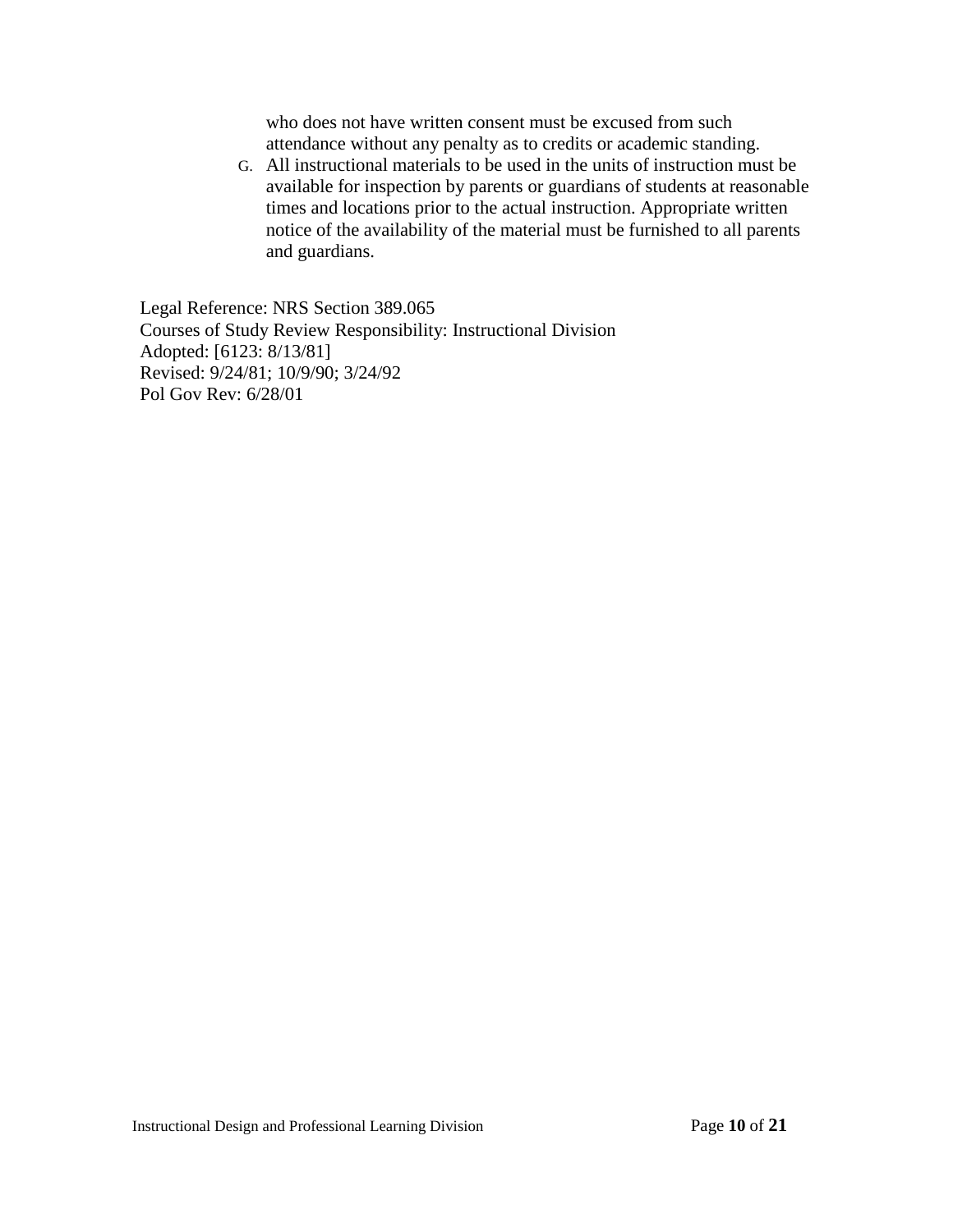# **APPENDIX C**

# **NEVADA REVISED STATUTES (NRS) 432B.220**

**Persons required to make report; when and to whom reports are required; any person may make report; report and written findings if reasonable cause to believe death of child caused by abuse or neglect; certain persons and entities required to inform reporters of duty to report.**

- 1. Any person who is described in subsection 4 and who, in his or her professional or occupational capacity, knows or has reasonable cause to believe that a child has been abused or neglected shall:
	- (a) Except as otherwise provided in subsection 2, report the abuse or neglect of the child to an agency which provides child welfare services or to a law enforcement agency; and
	- (b) Make such a report as soon as reasonably practicable but not later than 24 hours after the person knows or has reasonable cause to believe that the child has been abused or neglected.
- 2. If a person who is required to make a report pursuant to subsection 1 knows or has reasonable cause to believe that the abuse or neglect of the child involves an act or omission of:
	- (a) A person directly responsible or serving as a volunteer for or an employee of a public or private home, institution or facility where the child is receiving child care outside of the home for a portion of the day, the person shall make the report to a law enforcement agency.
	- (b) An agency which provides child welfare services or a law enforcement agency, the person shall make the report to an agency other than the one alleged to have committed the act or omission, and the investigation of the abuse or neglect of the child must be made by an agency other than the one alleged to have committed the act or omission.
- 3. Any person who is described in paragraph (a) of subsection 4 who delivers or provides medical services to a newborn infant and who, in his or her professional or occupational capacity, knows or has reasonable cause to believe that the newborn infant has been affected by prenatal illegal substance abuse or has withdrawal symptoms resulting from prenatal drug exposure shall, as soon as reasonably practicable but not later than 24 hours after the person knows or has reasonable cause to believe that the newborn infant is so affected or has such symptoms, notify an agency which provides child welfare services of the condition of the infant and refer each person who is responsible for the welfare of the infant to an agency which provides child welfare services for appropriate counseling, training or other services. A notification and referral to an agency which provides child welfare services pursuant to this subsection shall not be construed to require prosecution for any illegal action.
- 4. A report must be made pursuant to subsection 1 by the following persons:
	- (a) A person providing services licensed or certified in this State pursuant to, without limitation, [chapter 450B,](http://www.leg.state.nv.us/NRS/NRS-450B.html#NRS450B) [630,](http://www.leg.state.nv.us/NRS/NRS-630.html#NRS630) [630A,](http://www.leg.state.nv.us/NRS/NRS-630A.html#NRS630A) [631,](http://www.leg.state.nv.us/NRS/NRS-631.html#NRS631) [632,](http://www.leg.state.nv.us/NRS/NRS-632.html#NRS632) [633,](http://www.leg.state.nv.us/NRS/NRS-633.html#NRS633) [634,](http://www.leg.state.nv.us/NRS/NRS-634.html#NRS634) [634A,](http://www.leg.state.nv.us/NRS/NRS-634A.html#NRS634A) 635, [636,](http://www.leg.state.nv.us/NRS/NRS-636.html#NRS636) [637,](http://www.leg.state.nv.us/NRS/NRS-637.html#NRS637) [637A,](http://www.leg.state.nv.us/NRS/NRS-637A.html#NRS637A) [637B,](http://www.leg.state.nv.us/NRS/NRS-637B.html#NRS637B) [639,](http://www.leg.state.nv.us/NRS/NRS-639.html#NRS639) [640,](http://www.leg.state.nv.us/NRS/NRS-640.html#NRS640) [640A,](http://www.leg.state.nv.us/NRS/NRS-640A.html#NRS640A) [640B,](http://www.leg.state.nv.us/NRS/NRS-640B.html#NRS640B) [640C,](http://www.leg.state.nv.us/NRS/NRS-640C.html#NRS640C) [640D,](http://www.leg.state.nv.us/NRS/NRS-640D.html#NRS640D) [640E,](http://www.leg.state.nv.us/NRS/NRS-640E.html#NRS640E) [641,](http://www.leg.state.nv.us/NRS/NRS-641.html#NRS641)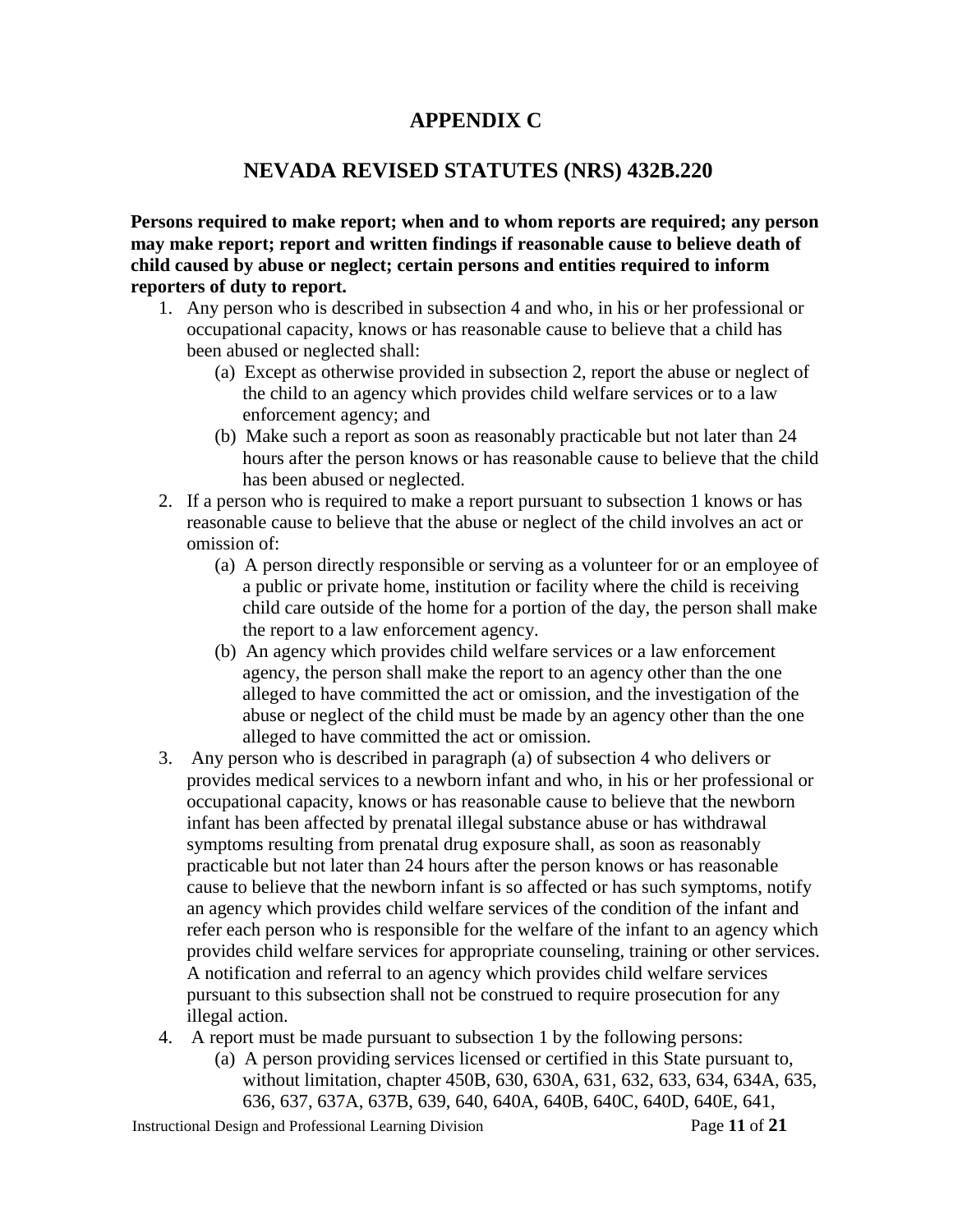[641A,](http://www.leg.state.nv.us/NRS/NRS-641A.html#NRS641A) [641B](http://www.leg.state.nv.us/NRS/NRS-641B.html#NRS641B) or [641C](http://www.leg.state.nv.us/NRS/NRS-641C.html#NRS641C) of NRS.

- (b) Any personnel of a medical facility licensed pursuant to [chapter 449](http://www.leg.state.nv.us/NRS/NRS-449.html#NRS449) of NRS who are engaged in the admission, examination, care or treatment of persons or an administrator, manager or other person in charge of such a medical facility upon notification of suspected abuse or neglect of a child by a member of the staff of the medical facility.
- (c) A coroner.
- (d) A member of the clergy, practitioner of Christian Science or religious healer, unless the person has acquired the knowledge of the abuse or neglect from the offender during a confession.
- (e) A person working in a school who is licensed or endorsed pursuant to [chapter 391](http://www.leg.state.nv.us/NRS/NRS-391.html#NRS391) or [641B](http://www.leg.state.nv.us/NRS/NRS-641B.html#NRS641B) of NRS.
- (f) Any person who maintains or is employed by a facility or establishment that provides care for children, children's camp or other public or private facility, institution or agency furnishing care to a child.
- (g) Any person licensed pursuant to [chapter 424](http://www.leg.state.nv.us/NRS/NRS-424.html#NRS424) of NRS to conduct a foster home.
- (h) Any officer or employee of a law enforcement agency or an adult or juvenile probation officer.
- (i) Except as otherwise provided in [NRS 432B.225,](http://www.leg.state.nv.us/NRS/NRS-432B.html#NRS432BSec225) an attorney.
- (j) Any person who maintains, is employed by, or serves as a volunteer for an agency or service which advises persons regarding abuse or neglect of a child and refers them to persons and agencies where their requests and needs can be met.
- (k) Any person who is employed by or serves as a volunteer for a youth shelter. As used in this paragraph, "youth shelter" has the meaning ascribed to it in [NRS 244.427.](http://www.leg.state.nv.us/NRS/NRS-244.html#NRS244Sec427)
- (l) Any adult person who is employed by an entity that provides organized activities for children.
- 5. A report may be made by any other person.
- 6. If a person who is required to make a report pursuant to subsection 1 knows or has reasonable cause to believe that a child has died as a result of abuse or neglect, the person shall, as soon as reasonably practicable, report this belief to an agency which provides child welfare services or a law enforcement agency. If such a report is made to a law enforcement agency, the law enforcement agency shall notify an agency which provides child welfare services and the appropriate medical examiner or coroner of the report. If such a report is made to an agency which provides child welfare services, the agency which provides child welfare services shall notify the appropriate medical examiner or coroner of the report. The medical examiner or coroner who is notified of a report pursuant to this subsection shall investigate the report and submit his or her written findings to the appropriate agency which provides child welfare services, the appropriate district attorney and a law enforcement agency. The written findings must include, if obtainable, the information required pursuant to the provisions of subsection 2 of [NRS 432B.230.](http://www.leg.state.nv.us/NRS/NRS-432B.html#NRS432BSec230)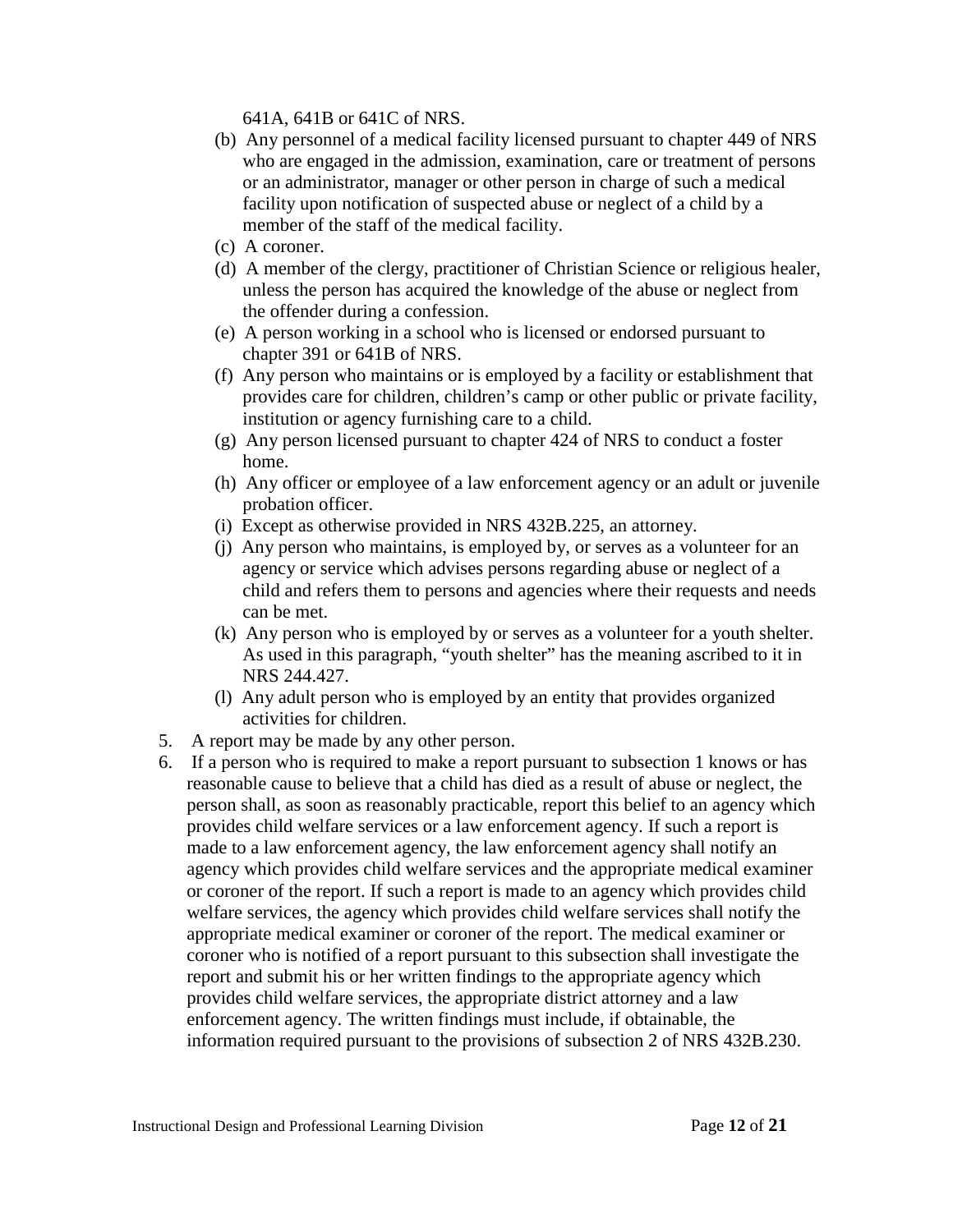- 7. The agency, board, bureau, commission, department, division or political subdivision of the State responsible for the licensure, certification or endorsement of a person who is described in subsection 4 and who is required in his or her professional or occupational capacity to be licensed, certified or endorsed in this State shall, at the time of initial licensure, certification or endorsement:
	- (a) Inform the person, in writing or by electronic communication, of his or her duty as a mandatory reporter pursuant to this section;
	- (b) Obtain a written acknowledgment or electronic record from the person that he or she has been informed of his or her duty pursuant to this section; and
	- (c) Maintain a copy of the written acknowledgment or electronic record for as long as the person is licensed, certified or endorsed in this State.
- 8. The employer of a person who is described in subsection 4 and who is not required in his or her professional or occupational capacity to be licensed, certified or endorsed in this State must, upon initial employment of the person:
	- (a) Inform the person, in writing or by electronic communication, of his or her duty as a mandatory reporter pursuant to this section;
	- (b) Obtain a written acknowledgment or electronic record from the person that he or she has been informed of his or her duty pursuant to this section; and
	- (c) Maintain a copy of the written acknowledgment or electronic record for as long as the person is employed by the employer. (Added to NRS by [1985, 1371;](http://www.leg.state.nv.us/Statutes/63rd/Stats198506.html#Stats198506page1371) A [1987, 2132,](http://www.leg.state.nv.us/Statutes/64th/Stats198709.html#Stats198709page2132) [2220;](http://www.leg.state.nv.us/Statutes/64th/Stats198710.html#Stats198710page2220) [1989, 439;](http://www.leg.state.nv.us/Statutes/65th/Stats198903.html#Stats198903page439) [1993,](http://www.leg.state.nv.us/Statutes/67th/Stats199311.html#Stats199311page2229)  [2229](http://www.leg.state.nv.us/Statutes/67th/Stats199311.html#Stats199311page2229)[;1999, 3526;](http://www.leg.state.nv.us/Statutes/70th/Stats199922.html#Stats199922page3526) [2001, 780,](http://www.leg.state.nv.us/Statutes/71st/Stats200106.html#Stats200106page780) [1150;](http://www.leg.state.nv.us/Statutes/71st/Stats200109.html#Stats200109page1150) [2001 Special Session, 37;](http://www.leg.state.nv.us/Statutes/17thSS/Stats2001SS1701.html#Stats2001SS1701page37) [2003, 910,](http://www.leg.state.nv.us/Statutes/72nd/Stats200307.html#Stats200307page910) [1211;](http://www.leg.state.nv.us/Statutes/72nd/Stats200309.html#Stats200309page1211) [2005, 2031;](http://www.leg.state.nv.us/Statutes/73rd/Stats200520.html#Stats200520page2031) [2007, 1503,](http://www.leg.state.nv.us/Statutes/74th/Stats200713.html#Stats200713page1503) [1853,](http://www.leg.state.nv.us/Statutes/74th/Stats200716.html#Stats200716page1853) [3084;](http://www.leg.state.nv.us/Statutes/74th/Stats200725.html#Stats200725page3084) [2009, 2996;](http://www.leg.state.nv.us/Statutes/75th2009/Stats200929.html#Stats200929page2996) [2011, 791,](http://www.leg.state.nv.us/Statutes/76th2011/Stats201107.html#Stats201107page791) [1097;](http://www.leg.state.nv.us/Statutes/76th2011/Stats201109.html#Stats201109page1097) [2013, 957,](http://www.leg.state.nv.us/Statutes/77th2013/Stats201306.html#Stats201306page957) [1086\)](http://www.leg.state.nv.us/Statutes/77th2013/Stats201307.html#Stats201307page1086)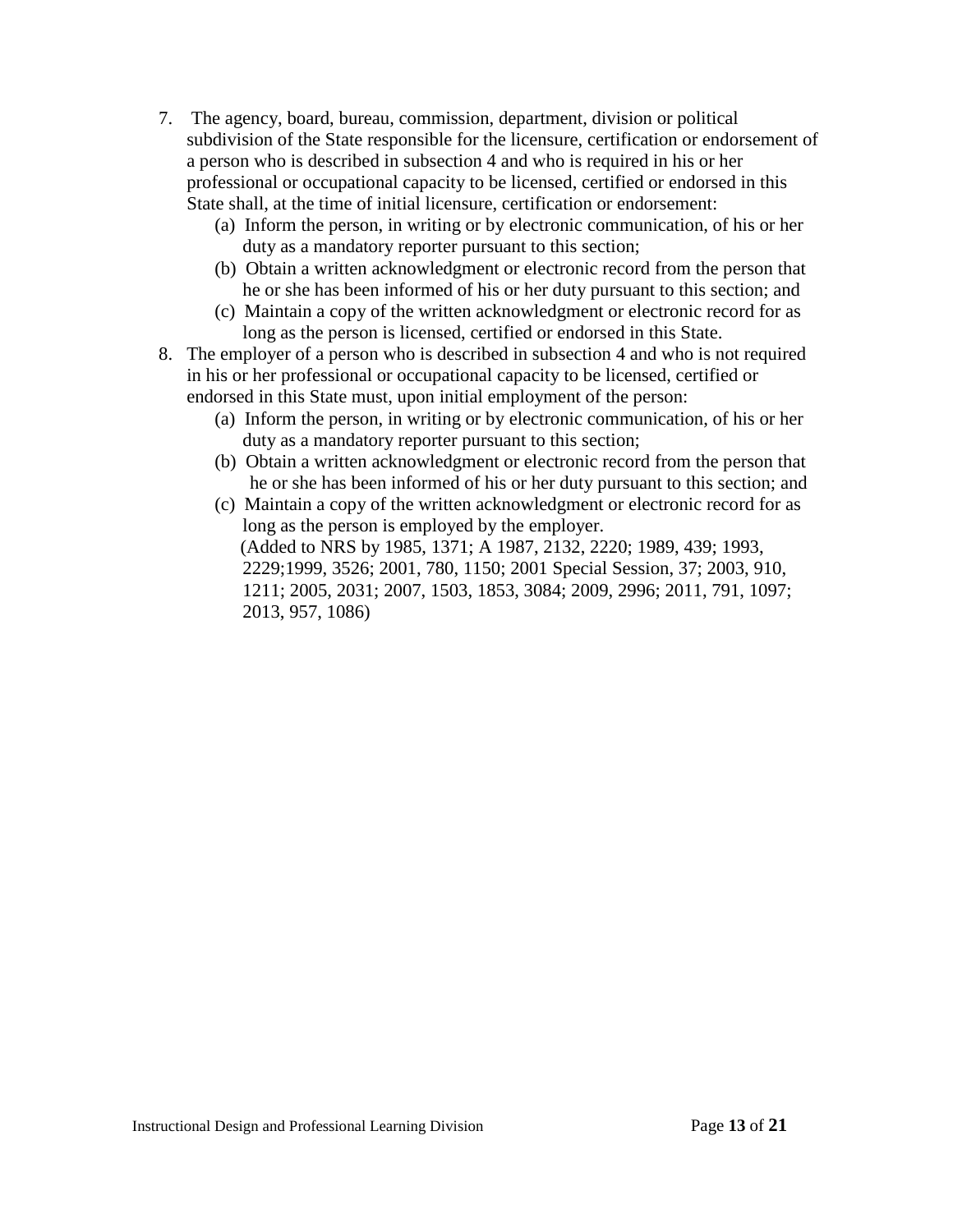## **APPENDIX D**

# **NEVADA ADMINISTRATIVE CODE (NAC) 441A.245**

**Duty of principal, director or other person in charge of school, child care facility or correctional facility to report communicable disease; content of report; cooperation with health authority; requirements when communicable disease identified in child attending school or child care facility. (**[NRS 441A.120](http://www.leg.state.nv.us/NRS/NRS-441A.html#NRS441ASec120)**)**

- 1. The principal, director or other person in charge of a school, child care facility or correctional facility who knows of or suspects the presence of a communicable disease within the school, child care facility or correctional facility shall report the communicable disease to the health authority having jurisdiction where the school, child care facility or correctional facility is located. Except as otherwise provided in this section, the report must be made in the manner provided in [NAC 441A.225.](http://www.leg.state.nv.us/nac/NAC-441A.html#NAC441ASec225)
- 2. The report must include:
	- (a) The communicable disease or suspected communicable disease.
	- (b) The name, address and, if available, telephone number of the person known or suspected to have the communicable disease.
	- (c) The name, address and telephone number of the person making the report.
	- (d) The occupation, employer, age, sex, race and date of birth of the person known or suspected to have the communicable disease, if available.
	- (e) The date of onset and the date of diagnosis of the communicable disease, if available.
	- (f) Any other information requested by the health authority, if available.
- 3. The principal, director or other person in charge of a school, child care facility or correctional facility shall promptly cooperate with the health authority during:
	- (a) An investigation of the circumstances or cause of a case, suspected case, outbreak or suspected outbreak.
	- (b) The carrying out of measures for the prevention, suppression and control of a communicable disease, including, without limitation, procedures of exclusion, isolation and quarantine.
- 4. If a communicable disease is identified in a child attending a school or child care facility:
	- (a) The principal, director or other person in charge of the school or child care facility shall report the communicable disease to the health authority on the same day on which the disease is identified.
	- (b) The health authority shall begin the investigation of the report of the communicable disease immediately upon receipt of the report.

(Added to NAC by Bd. of Health, eff. 1-24-92; A by R087-08, 1-13-2011)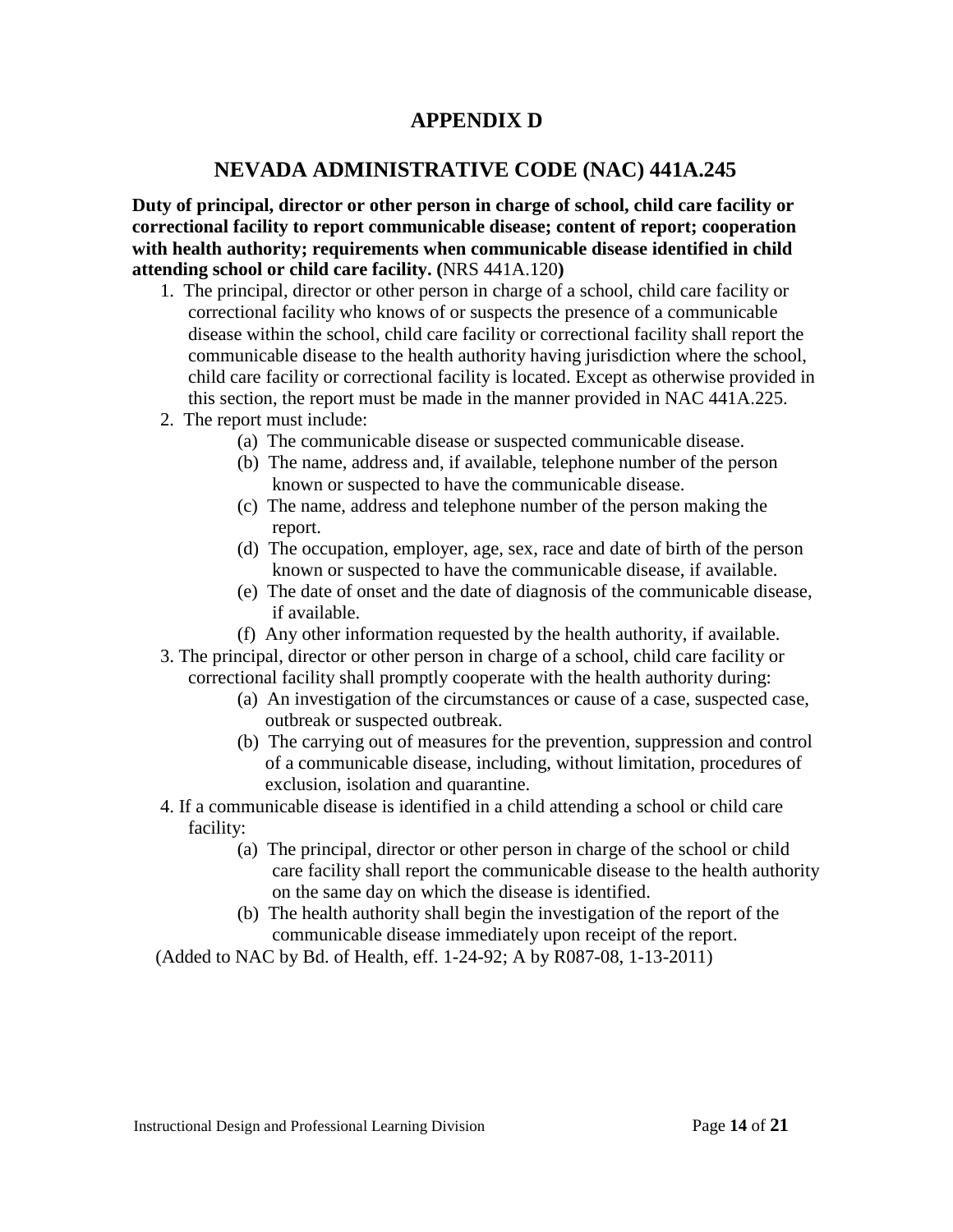# **Appendix E SEX EDUCATION MATERIALS REVIEW REQUEST**

Please send this form to K-12 Health Department, IDPLD Center or by fax at 702-855-9773.

| <b>Employee Name:</b> |  |
|-----------------------|--|
| Location:             |  |
| Description of Work:  |  |
| $Material(s)$ :       |  |

#### Printed Materials

<u> 1989 - Johann Stoff, deutscher Stoff, der Stoff, der Stoff, der Stoff, der Stoff, der Stoff, der Stoff, der S</u>

Title:

Publisher: Date of Copyright: Suggested Grades:

Course Name and Number:

State the need for the use of this educational material:

#### Audiovisual Materials

Title:

Publisher:

Date of Copyright: Suggested Grades:

Course Name and Number:

State the need for the use of this educational material:

#### **Other**

Title:

Publisher:

Date of Copyright: Suggested Grades:

Course Name and Number:

State the need for the use of this educational material:

.............................................................................................................................................

Signature of Employee

Date received at the Instructional Design and Professional Learning Division

<u> 1990 - Johann Barbara, martxa a</u>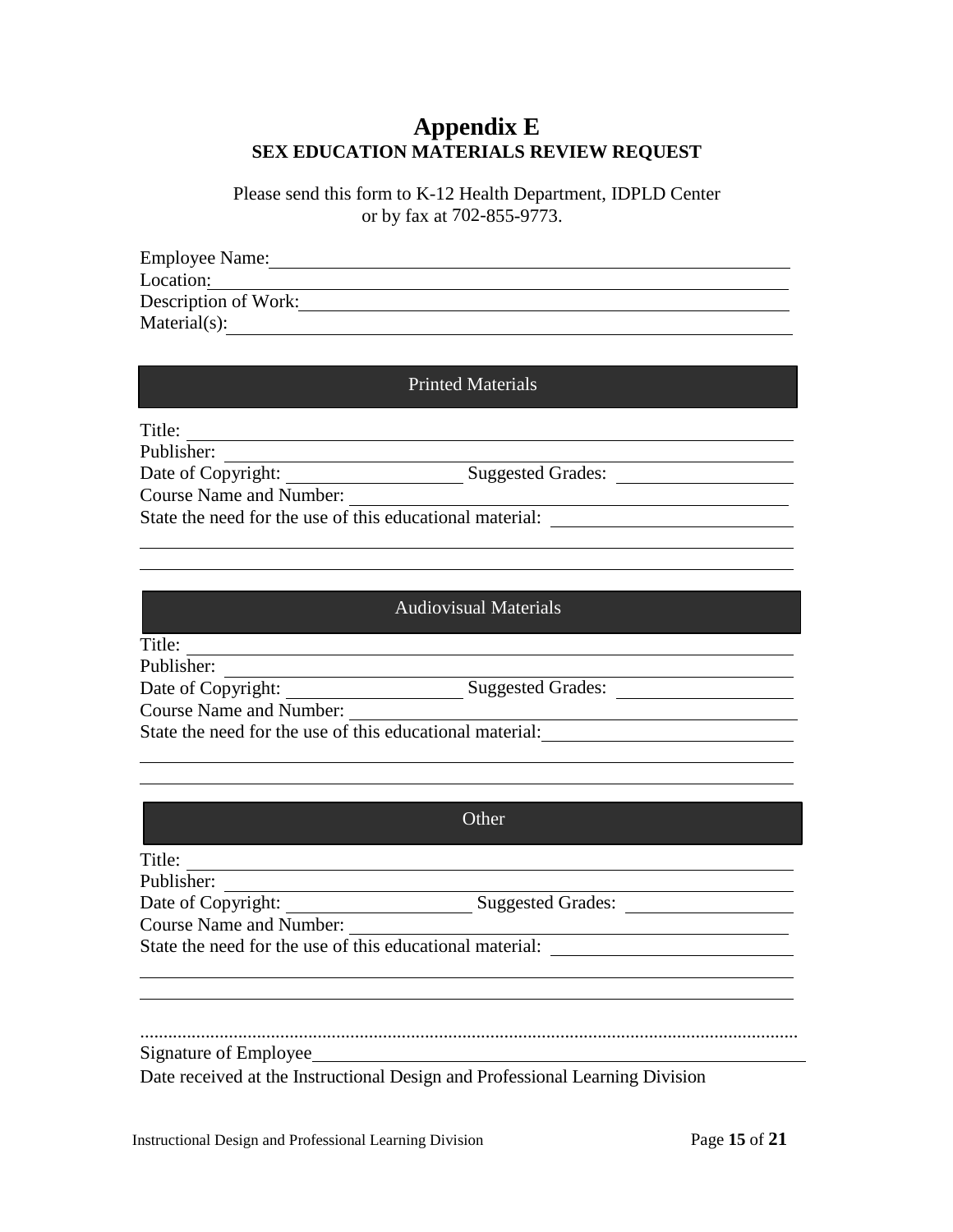# **Appendix F SECONDARY PARENT/GUARDIAN PERMISSION FORM, ENGLISH**

**\*NOTE**: This form should be printed on school letterhead. It is recommended that schools customize this letter to provide specific information on dates for instruction as well as dates, times, and locations for parental preview opportunities.

#### **SAMPLE PARENT/GUARDIAN PERMISSION FORM SEX EDUCATION**

DATE: \_\_\_\_\_\_\_\_\_\_\_\_\_\_\_\_\_\_\_\_\_\_\_\_\_\_\_

Dear Parent/Guardian:

In compliance with the Nevada Revised Statutes 389.065, schools are required to obtain permission from the parent/guardian of students who attend a class where instruction may include topics about the human reproductive system and related communicable diseases. Your child's Health-8/High School Health class will include instruction/discussion about the human reproductive system, communicable diseases, including AIDS, and/or sexual responsibility.

If you approve of your child attending class during the time of this instruction, please indicate your approval by signing this permission form below on the appropriate line.

It is also required that the school provide parents the opportunity to inspect instructional materials related to instruction about the human reproductive system, related communicable diseases, and sexual responsibility. If you desire to review these materials or if you have any questions, please call the principal's office.

Keep this portion of the letter for your reference.

------------------------------------------------------------------------------------------------------------ Please complete this form and return it to the school. Please check: \_\_\_\_\_ Yes, I want my child to have these lessons. No, I do not want my child to have these lessons. I understand that appropriate educational alternate instruction will be provided. Student Name: \_\_\_\_\_\_\_\_\_\_\_\_\_\_\_\_\_\_\_\_\_\_\_\_\_\_\_\_\_\_ Student ID Number: \_\_\_\_\_\_\_\_\_\_\_\_\_\_\_\_\_\_\_ Parent or Guardian Signature: \_\_\_\_\_\_\_\_\_\_\_\_\_\_\_\_\_\_\_\_\_\_\_\_\_\_\_\_\_\_\_\_\_\_\_\_\_\_\_\_\_\_\_\_\_\_\_\_\_\_\_\_\_\_\_ Date: \_\_\_\_\_\_\_\_\_\_\_\_\_\_\_\_\_\_\_\_\_\_\_\_\_\_\_

Instructional Design and Professional Learning Division Page **16** of **21**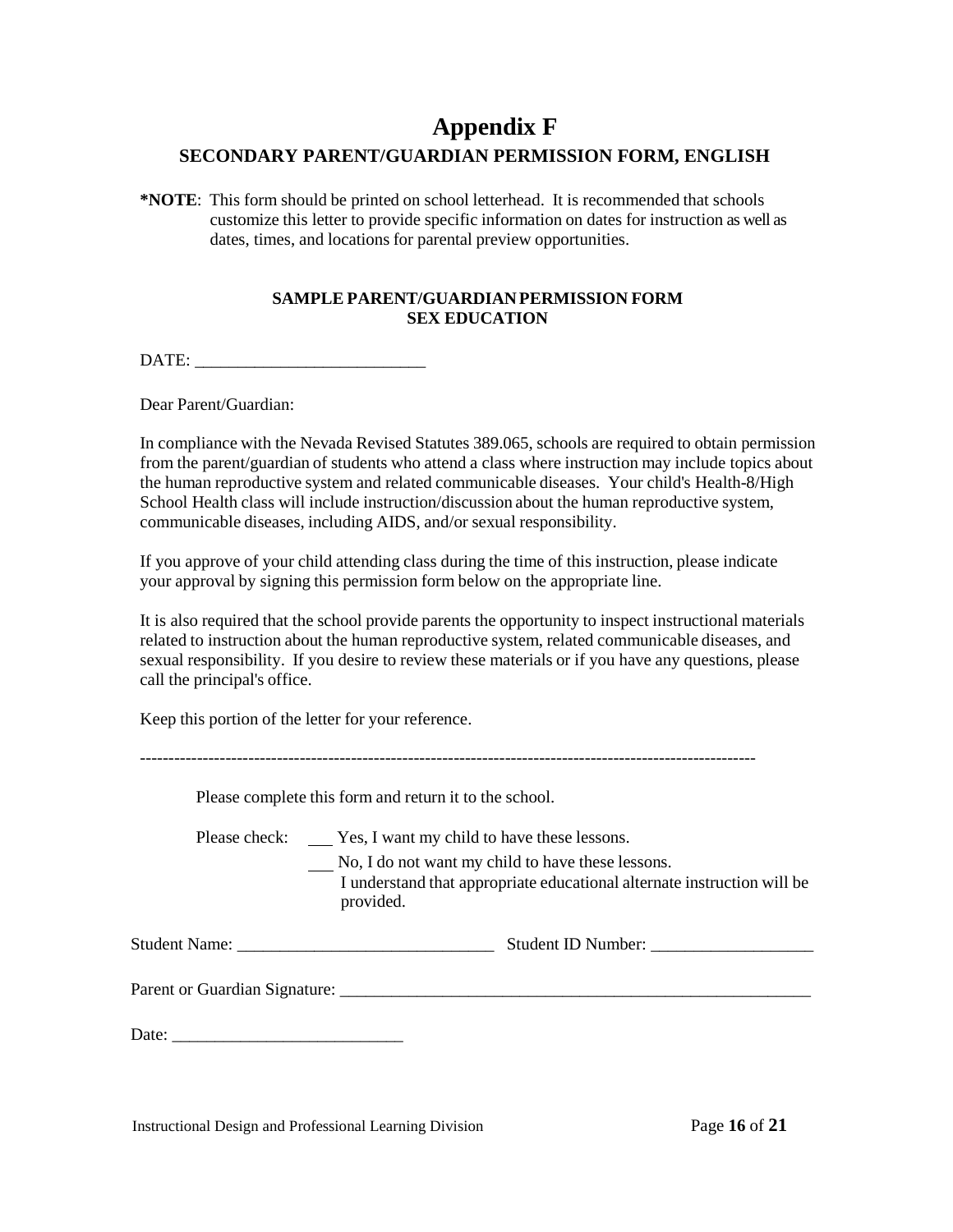# **Appendix G SECONDARY PARENT/GUARDIAN PERMISSION FORM, SPANISH**

**\*NOTE**: This form should be printed on school letterhead. It is recommended that schools customize this letter to provide specific information on dates for instruction as well as dates, times, and locations for parental preview opportunities.

#### **SAMPLE AUTORIZACIÓN DEL PADRE/TUTOR EDUCACION SEXUAL**

FECHA:

Estimado Padre/Tutor:

De acuerdo con los Estatutos Revisados de Nevada 389.065, las escuelas tienen que obtener permiso de los padres/tutores de alumnos que asistan a una clase donde la podría incluir temas relacionados con el sistema reproductor y las enfermedades contagiosas relacionadas. La clase de Salud-8/Salud en Secundaria de su hijo/a incluirá instrucción/discusión acerca del sistema reproductor, enfermedades contagiosas, incluyendo el SIDA, y/o la responsabilidad sexual.

Si usted aprueba que su hijo/a asista a clase durante el periodo de esta instrucción, por favor indique su aprobación firmando la parte inferior de este impreso en la línea adecuada.

También se exige que las escuelas proporcionen a los padres la oportunidad de revisar los materiales de instrucción relacionados con las clases del sistema reproductor humano, las enfermedades contagiosas relacionadas y la responsabilidad sexual. Si desea revisar estos materiales o si tiene alguna pregunta, por favor llame a la oficina del director.

Guarde esta sección de la carta como referencia.

-------------------------------------------------------------------------------------------------------------

Por favor complete este impreso y devuélvalo a la escuela.

Por favor seleccione: Sí, quiero que mi hijo/a reciba estas lecciones. No, no quiero que mi hijo/a reciba estas lecciones. Entiendo que se proporcionará una instrucción educativa alternativa.

Nombre del estudiante: \_\_\_

Numero de ID del estudiante:

Firma del Padre y/o Tuto\_\_\_\_\_\_\_\_\_\_\_\_

Fecha:  $\Box$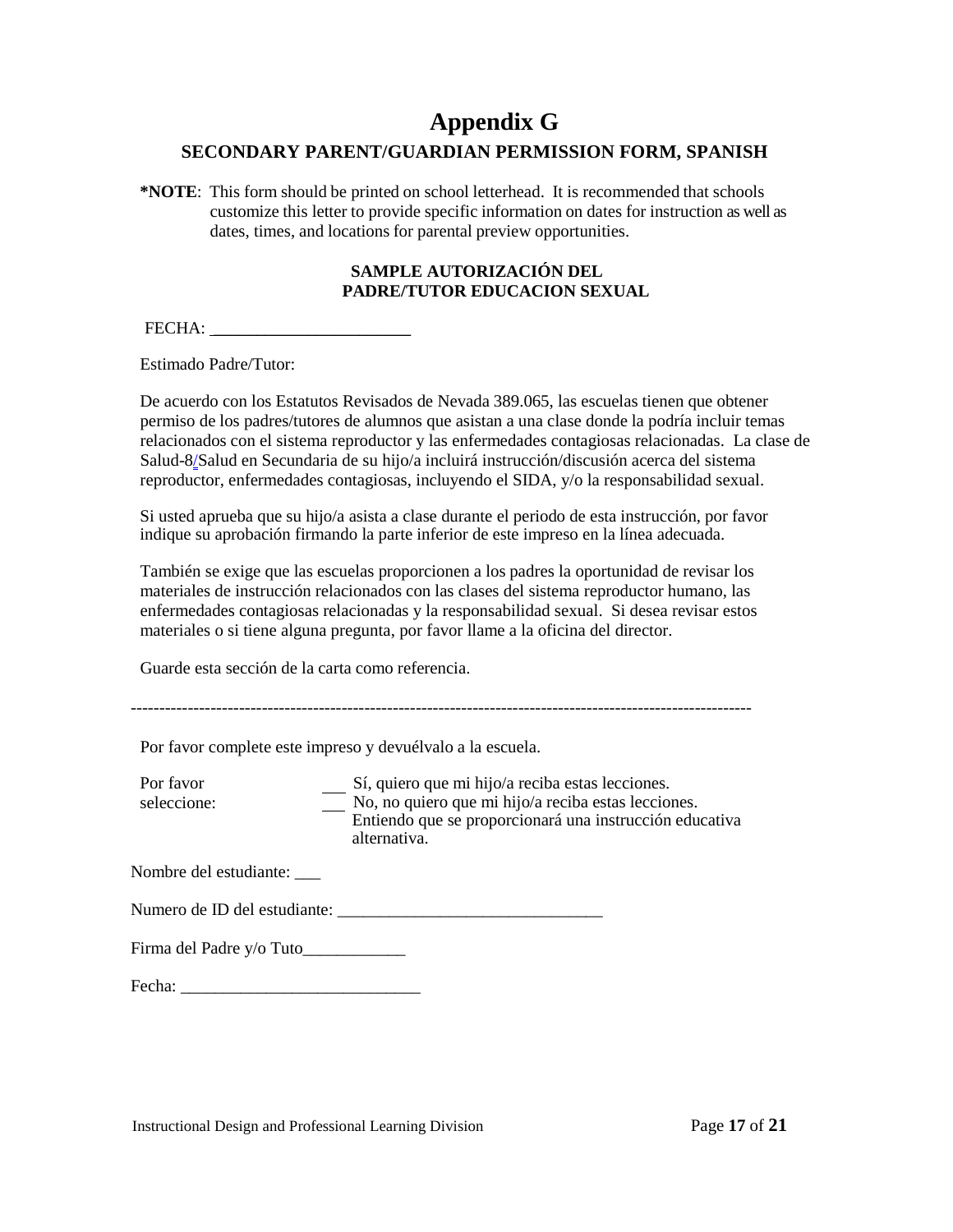# **Appendix H GRADE 5 PARENT PERMISSION FORM, ENGLISH**

**\*NOTE**: This form should be printed on school letterhead. It is recommended that schools customize this letter to provide specific information on dates for instruction as well as dates, times, and locations for parental preview opportunities.

Dear Parent or Guardian:

In compliance with Nevada law (NRS.389.065), schools are required to obtain permission from a parent or guardian of students who attend class during the time that instruction may include topics about the human reproductive systems and HIV/AIDS education. This year, we will be covering the introductory unit on this subject for fifth grade girls and boys on .

If you approve of your son/daughter attending this introductory growth and development class, please sign the permission form below on the appropriate line and return it to school by \_\_\_\_\_\_\_\_\_\_\_\_\_\_\_\_\_\_\_\_\_.

Please note: Boys and girls will be taught separately during this time, but each group will receive instruction on male and female anatomy, puberty, and hygiene.

Sincerely,

Site Administrator School Nurse PLEASE RETURN TO SCHOOL BEFORE Date Student Name \_\_\_\_\_\_\_\_\_\_\_\_\_\_\_\_\_\_\_\_\_\_\_\_\_\_\_\_\_ Student ID Number: \_\_\_\_\_\_\_\_\_\_\_\_\_ I approve of my son/daughter attending the class during the period of instruction as explained above. I do NOT wish to have my son/daughter attending the class during the period of instruction as outlined above. I understand that an appropriate educational alternative will be provided for my son/daughter during the period of instruction indicated above.

Parent / Guardian Signature Date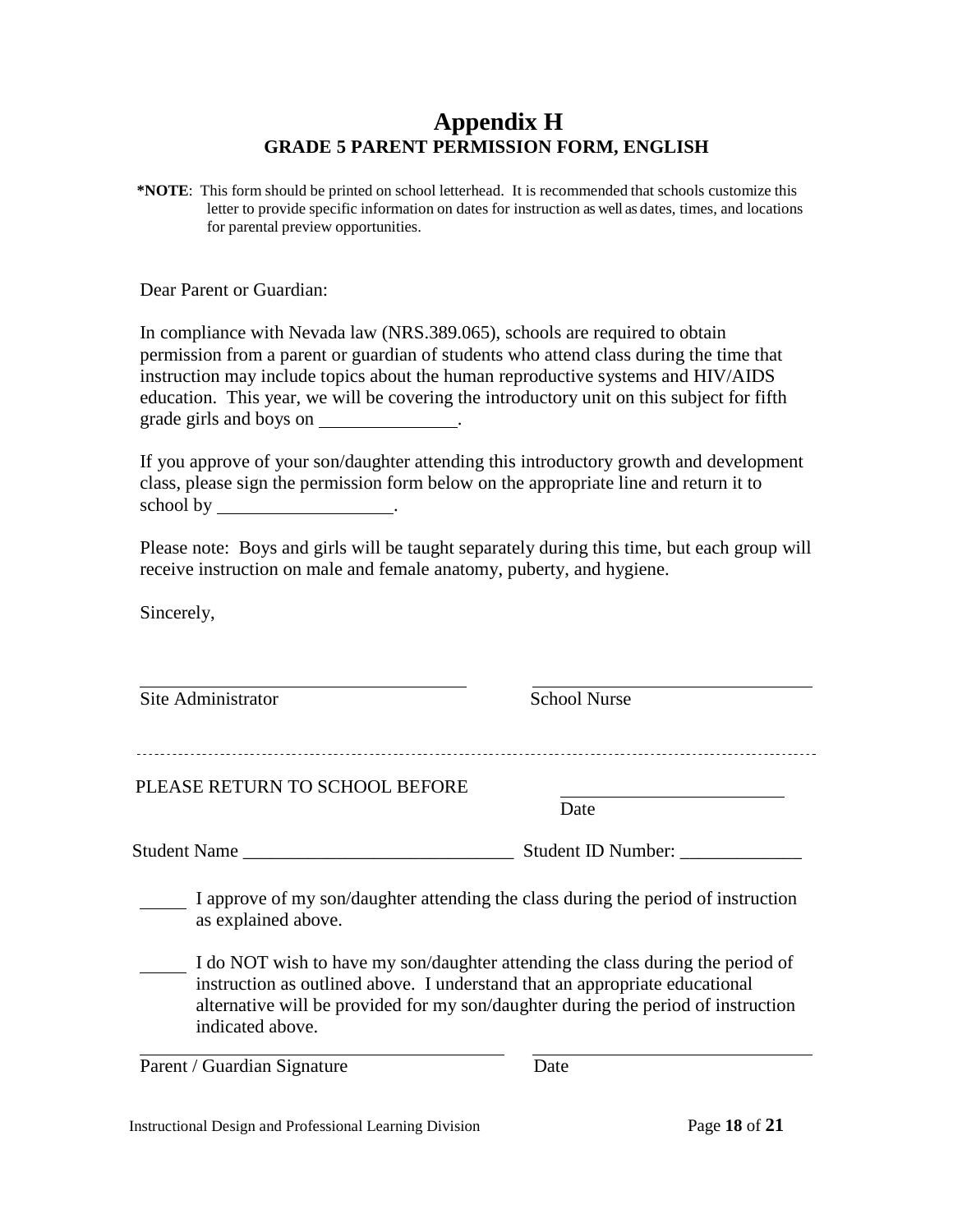# **Appendix I GRADE 5 PARENT PERMISSION FORM, SPANISH**

**\*NOTE**: This form should be printed on school letterhead. It is recommended that schools customize this letter to provide specific information on dates for instruction as well as dates, times, and locations for parental preview opportunities.

Estimado Padre o Tutor:

De acuerdo con la ley de Nevada (NRS.389.065), se exige que las escuelas obtengan el permiso del padre o tutor de los estudiantes que asistan a la clase durante el horario en el cual la instrucción pudiera incluir temas educativos sobre los sistemas de la reproducción humana y el VIH/SIDA. Este año, repasaremos la unidad preliminar sobre este tema para las niñas y los niños de quinto grado el .

Si usted está de acuerdo con que su hijo/a asista a esta clase preliminar de crecimiento y desarrollo, por favor firme el formulario de permiso que sigue a continuación en la línea adecuada y regréselo a la escuela a más tardar .

Atención: Los niños y las niñas serán instruidos por separado durante este tiempo, pero cada grupo recibirá enseñanza sobre la anatomía masculina y femenina, pubertad e higiene.

Atentamente,

| Administrador Encargado                    | Enfermero Escolar                                                                                                                                                                                                                                |
|--------------------------------------------|--------------------------------------------------------------------------------------------------------------------------------------------------------------------------------------------------------------------------------------------------|
| POR FAVOR ENTREGUE A LA ESCUELA ANTES DEL  |                                                                                                                                                                                                                                                  |
|                                            | Fecha                                                                                                                                                                                                                                            |
| Nombre del Estudiante:                     |                                                                                                                                                                                                                                                  |
| Numero de ID del Estudiante:               |                                                                                                                                                                                                                                                  |
| instrucción como se explicó anteriormente. | Estoy de acuerdo en que mi hijo/a asista a la clase durante el periodo de                                                                                                                                                                        |
|                                            | NO estoy de acuerdo en que mi hijo/a asista a la clase durante el periodo de<br>instrucción como se ha descrito anteriormente. Entiendo que se proporcionará a<br>mi hijo/a una alternativa educativa adecuada durante el periodo de instrucción |

Firma del Padre/Tutor Fecha

Instructional Design and Professional Learning Division Page **19** of **21**

descrito anteriormente.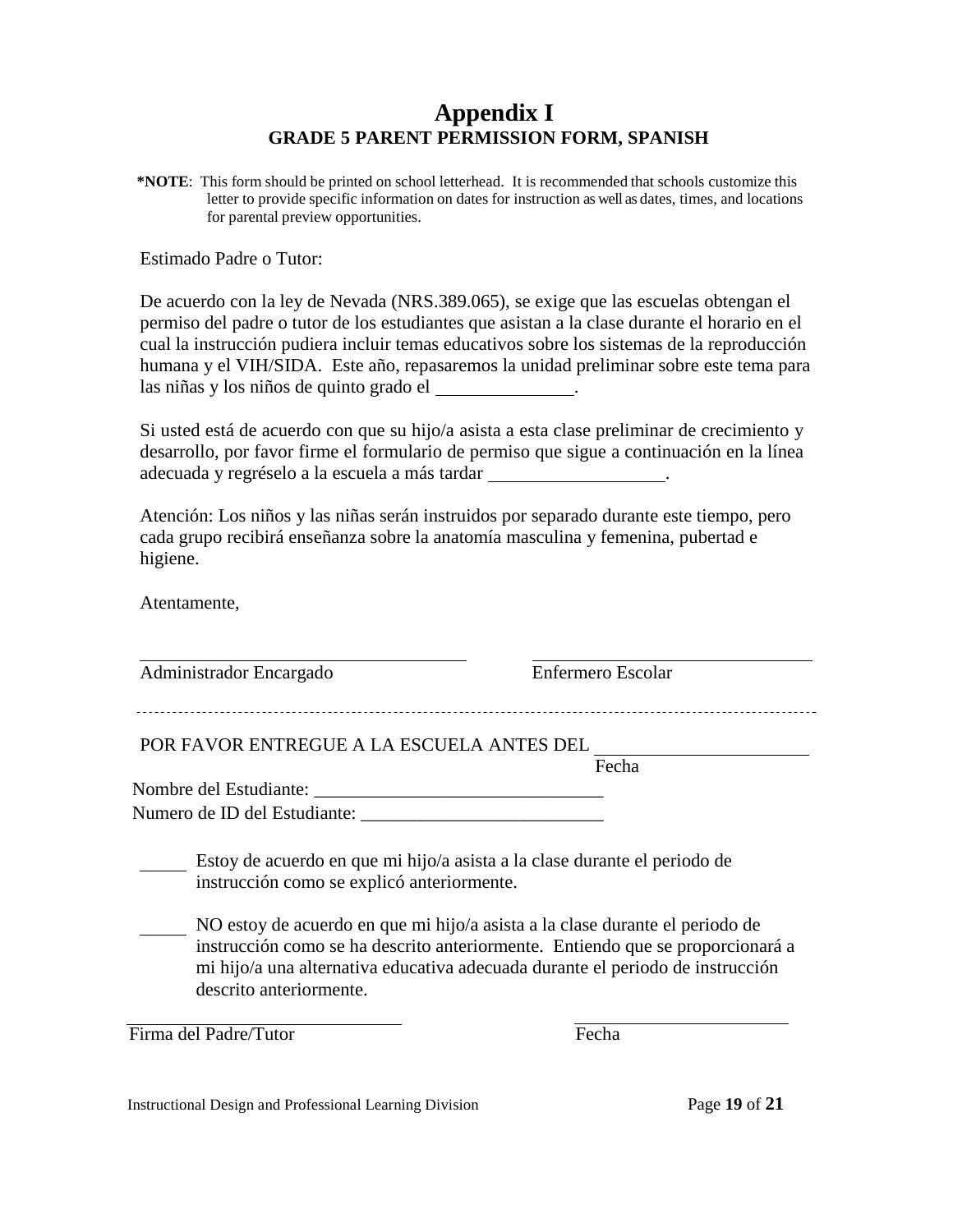# **APPENDIX J**

## **SEX EDUCATION FREQUENTLY ASKED QUESTIONS, ENGLISH**

#### **\*Schools may include this document with the sex education parent permission slip**

| Who approves materials to be used for the sex<br>education units of instruction in CCSD courses?                                 | The Sex Education Advisory Committee recommends materials to be used for<br>instruction to the CCSD Board of School Trustees for final approval. Meetings are                                                                                                                                                                                                                                                                                                                                                                                                                                              |
|----------------------------------------------------------------------------------------------------------------------------------|------------------------------------------------------------------------------------------------------------------------------------------------------------------------------------------------------------------------------------------------------------------------------------------------------------------------------------------------------------------------------------------------------------------------------------------------------------------------------------------------------------------------------------------------------------------------------------------------------------|
|                                                                                                                                  | held three times per year (October, February, and May).                                                                                                                                                                                                                                                                                                                                                                                                                                                                                                                                                    |
| What topics does sex education include in the<br><b>Clark County School District?</b>                                            | The Clark County School District's sex education instruction is abstinence based.<br>Abstinence-based sex education teaches that abstinence is the only 100 percent<br>effective method for avoiding sexually transmitted infections (STIs) and unintended<br>pregnancy, while also teaching about contraceptive methods. It includes objective<br>information regarding human growth and development (reproductive systems and the<br>birth process), decision-making skills, awareness of sexual responsibility, and current<br>information about Acquired Immune Deficiency Syndrome (AIDS) and (STIs). |
| Do parents and/or guardians need to be<br>informed if their child is to receive sex<br>education instruction?                    | Yes. Parental permission (opt in) must be obtained and materials must be made<br>available for parent review per CCSD Regulation 6123.                                                                                                                                                                                                                                                                                                                                                                                                                                                                     |
| When do students receive instruction on sex<br>education?                                                                        | Students receive instruction in Grade 5 (Growth and Development/Puberty Lesson and<br>HIV/AIDS Lesson), Health 8, and High School Health.                                                                                                                                                                                                                                                                                                                                                                                                                                                                  |
| What are the topics of the Grade 5 unit of<br>instruction and how long is it?                                                    | In Grade 5, the unit of instruction is titled Human Growth and Development. The<br>topics covered are the human reproductive system, emotional and physical changes<br>that occur during puberty, and HIV/AIDS at an age appropriate level. The unit is<br>taught in three 50 minute periods.                                                                                                                                                                                                                                                                                                              |
| How long is the sex education unit at secondary<br>schools?                                                                      | The pacing for the sex education unit in both Health 8 and High School Health is three<br>weeks.                                                                                                                                                                                                                                                                                                                                                                                                                                                                                                           |
| Who can teach the sex education units of<br>instruction?                                                                         | Units of instruction in sex education may only be taught by a teacher or school nurse<br>whose qualifications have been previously approved by the Board of School Trustees.<br>The sex education units of instruction included in Health 8 and High School<br>Health must be taught by a teacher who has a Health Endorsement.                                                                                                                                                                                                                                                                            |
| Does the law permit the use of outside speakers<br>to deliver sex education or HIV/STI<br>instruction?                           | Per Nevada Revised Statutes (NRS) 389.065, units of instruction in sex education may<br>only be taught by a licensed teacher or school nurse.                                                                                                                                                                                                                                                                                                                                                                                                                                                              |
| Does a teacher have the authority to share their<br>morals/values regarding sex education?                                       | No. The goal of sex education is to provide students with accurate information about<br>the human body and reproduction and an understanding of themselves in relationship<br>to responsible decision making. This information is presented in a factual, unbiased<br>manner at the students' appropriate maturation levels.                                                                                                                                                                                                                                                                               |
| If a student asks a question not covered in the<br>unit, how should a teacher respond?                                           | Teachers should answer questions in a factual, unbiased manner at the students'<br>appropriate maturation levels. Teachers may also refer students to their guidance<br>counselor for assistance.                                                                                                                                                                                                                                                                                                                                                                                                          |
| Does instruction on dating violence and<br>domestic violence/rape follow the same<br>guidelines as instruction on sex education? | No. Dating violence and domestic violence/rape are considered to be criminal offenses<br>and do not fall under NRS 389.065. Dating violence and domestic violence/rape will<br>be covered during the unintentional injury/violence and prevention unit of instruction<br>within Health 8 and High School Health courses.                                                                                                                                                                                                                                                                                   |
| Who should I contact if I have any further<br>questions regarding sex education?                                                 | Please contact the Instructional Design and Professional Learning Division Humanities<br>Department staff at 702-855 7081.                                                                                                                                                                                                                                                                                                                                                                                                                                                                                 |